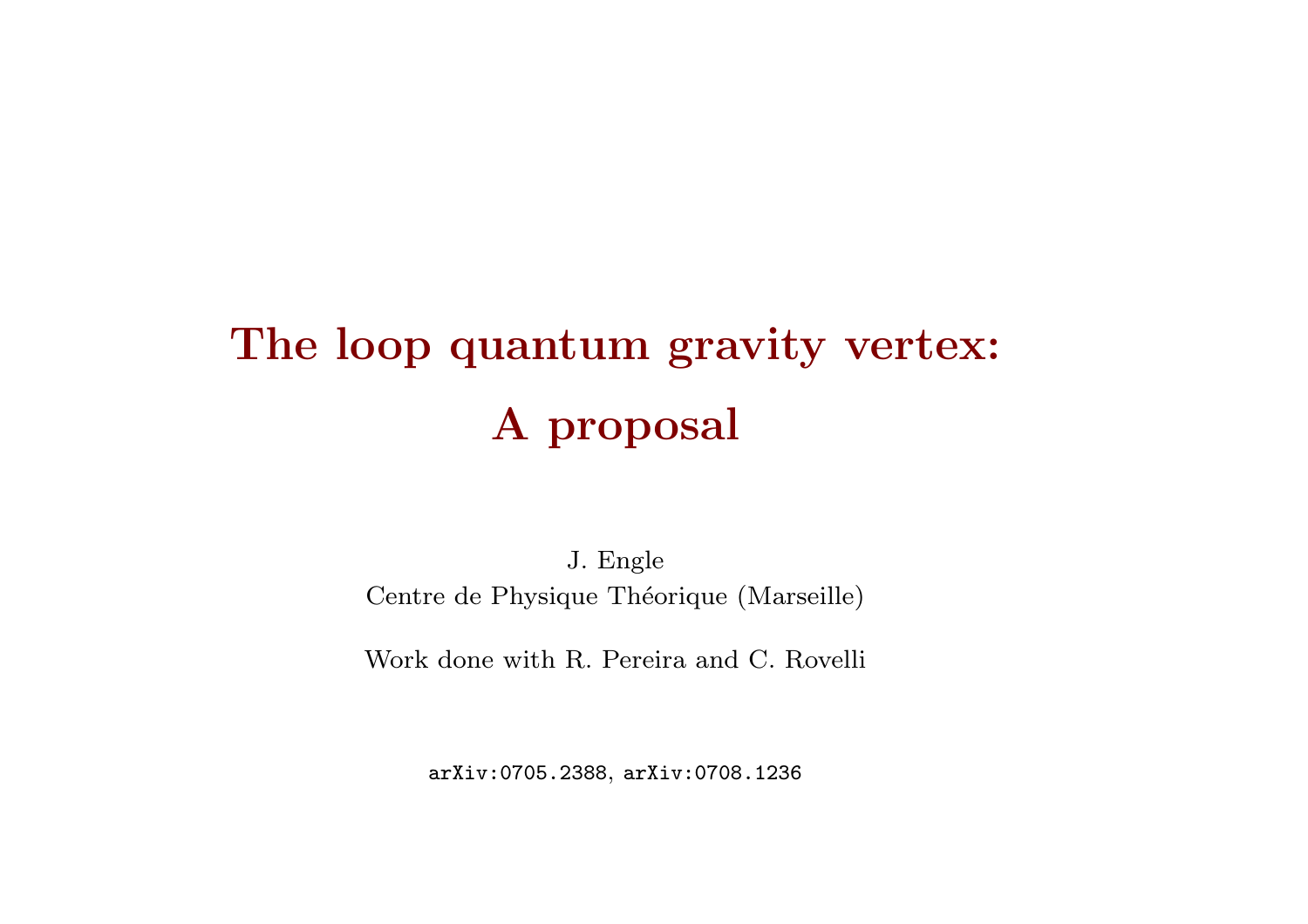## **Outline**

- 1. Introduction/Motivation
- 2. Classical theory:
	- (a) Continuum theory
	- (b) Discretized space-time variables
	- (c) Discretized simplicity constraints
- 3. Quantum theory: kinematics
	- (a) Hilbert space associated with <sup>a</sup> 3-slice / spinfoams
	- (b) Diagonal simplicity constraints
	- (c) Non-diagonal simplicity constraints
- 4. Quantum theory: The vertex amplitude
- 5. Relation to other models (incl. FKLS)
- 6. Conclusions: Review of key points and next steps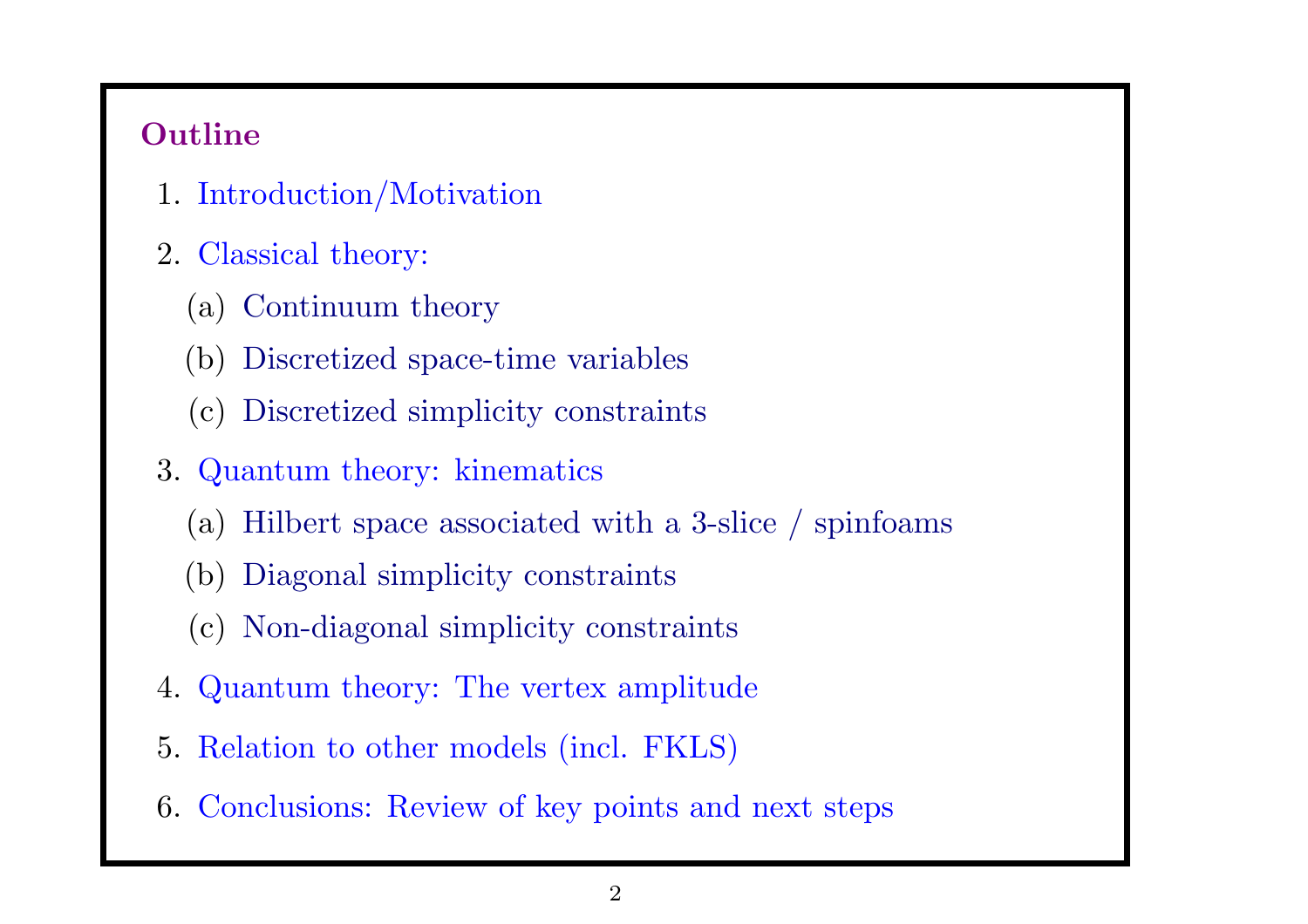# Motivation: correcting BC

- 1. Problem with non-diagonal components of the graviton propagator (i.e., components not of the form  $\langle \Omega | h^{aa}(x)h^{bb}(y) | \Omega \rangle$ . Seems to be due to the BC vertex not depending on intertwiners. More precisely: In BC model, intertwiner degrees of freedom are frozen out by strong imposition of simplicity constraints in quantum theory  $(\hat{C}% _{0})^{\Delta }$  $i\psi = 0$ ). (Will be discussed later)
- 2. But simplicity constraints are second class (i.e.,  $\{C_i, C_j\} \not\approx 0$ ). Thus they shouldn't be imposed strongly *anyway*. (Will be discussed later)
- 3. More precisely: beyond non-triviality of the intertwiners, it would be nice if the intertwiners of the spin-foam model exactly matched those of LQG. Would have exact matching of covariant and Hamiltonian approaches.

The <sup>p</sup>hilosophy in attacking these issues is the following. By attempting to correct the basic error in (2.), we hope the problem in (1.) will be solved. But how does one impose second class constraints *correctly* in quantum theory? There are many proposals for this, and all suffer ambiguities. Use expectation (3.) to guide us in addressing (2.).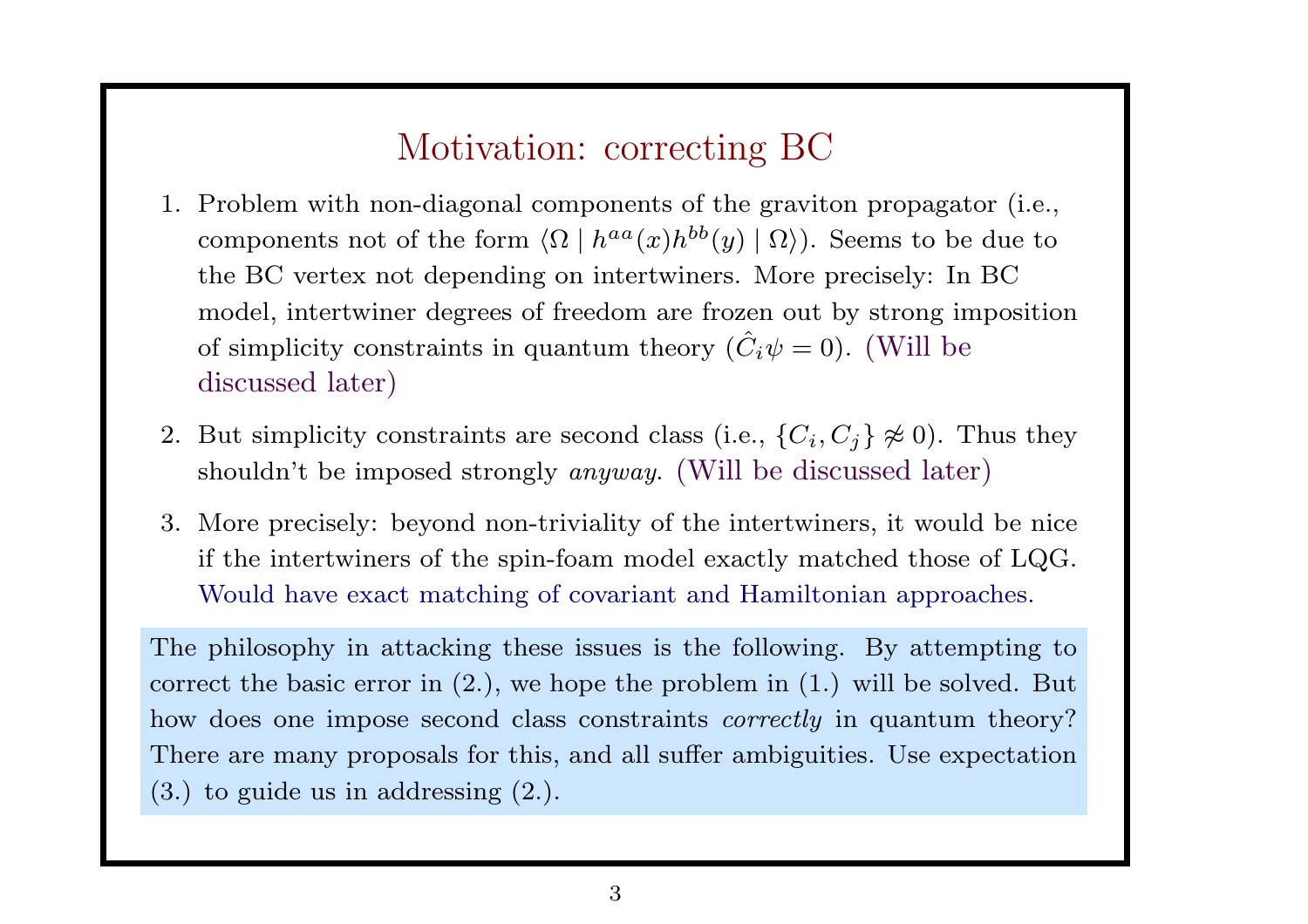Classical Theory GR as <sup>a</sup> constrained BF theory Holst-BF action

$$
S_{Holst-BF} = \int \text{tr}\left[B \wedge F + \frac{1}{\gamma_{HBF}}(^{\star}B) \wedge F\right]
$$

Simplicity constraint:

$$
\operatorname{tr}\left[{}^{\star}B \wedge B\right]_{abcd} = \mathcal{V}\epsilon_{abcd}
$$

where  $\mathcal{V} := \frac{1}{4!} \epsilon^{abcd} \text{tr}[^{\star}B \wedge B]_{abcd}$ , with the  $\epsilon$ 's normalized by  $\epsilon_{0123} = \epsilon^{0123} = 1$ . Two classes of solutions:

$$
B = {}^{\star}(e \wedge e) \qquad \text{or} \qquad B = e \wedge e
$$

Substitution into  $S_{Holst-BF}$  yields (modulo coeff.) the Holst action:

$$
S_{Holst} = \int \text{tr}\left[ {}^{\star} (e \wedge e) \wedge F + \frac{1}{\gamma_H} e \wedge e \wedge F \right]
$$

with the two sectors respectively corresponding to

$$
\gamma_H = \gamma_{HBF}
$$
 or  $\gamma_H = \frac{1}{\gamma_{HBF}}$ .

*Note:* No topological sector. Just two possible  $\gamma_H$ -sectors.  $\gamma_H = \gamma_{BI} \equiv \gamma$ .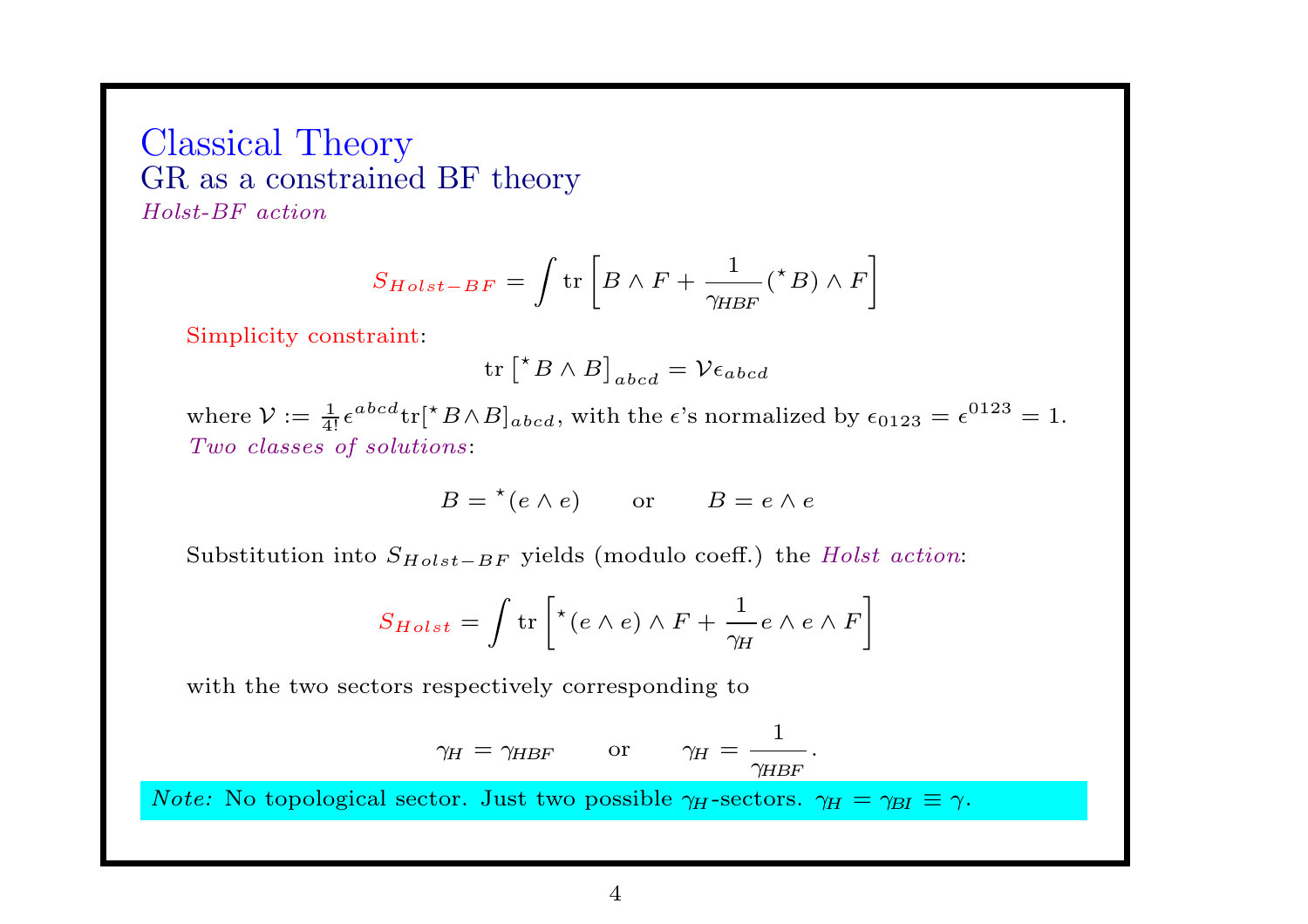## The discretization

#### Regge triangulation

| triangulation components | (dual to)  | symbol              |
|--------------------------|------------|---------------------|
| 4-simplices              | (vertices) | $\boldsymbol{\eta}$ |
| tetrahedra               | (edges)    | $t$ (or e)          |
| triangles                | (faces)    |                     |

Introduce triangulation  $\Delta$  of space-time  $\mathcal M$  by (oriented) 4-simplices:

Geometry is flat on each 4-simplex ("Regge geometry"). Curvature is concentrated on the "bones"  $f$ . Around each  $f$  we have a "link" of alternating 4-simplices and tetrahedra.

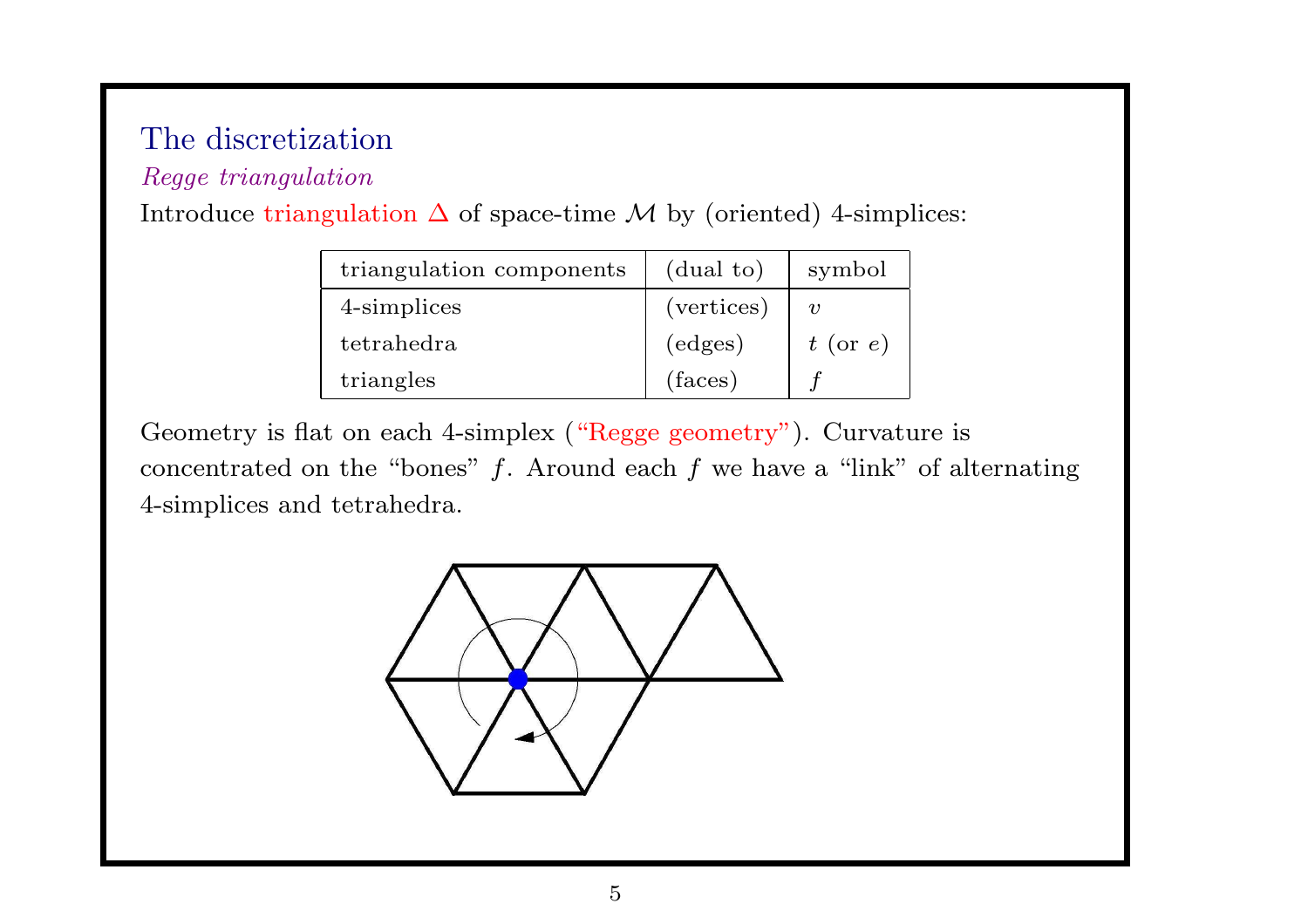#### The basic discrete variables

can be introduced and motivated as follows.

- 1. Introduce a geometry q on  $M$  that is flat on each 4-simplex.
- 2. In each 4-simplex v, fix a reference point  $p(v)$ , and in each tetrahedron t, fix a reference point  $p(t)$ . For each 4-simplex v and tetrahedron t therein, let

$$
(V_{vt})^a{}_b:T_{p(t)}\mathcal{M}\to T_{p(v)}\mathcal{M}
$$

denote parallel transport from  $p(t)$  to  $p(v)$  within v, as determined by g.  $V_{vt}$  is unambiguous because q is flat in  $v$ .

- 3. For each v, define a tetrad  $e(v)_{a}^{I}$  at  $p(v)$  such that  $g_{ab}|_{p(v)} = e(v)_{a}^{I}e(v)_{Ib}$ . Likewise for each t, define a tetrad  $e(t)$ <sup>I</sup><sub>a</sub> at  $p(t)$  such that  $g_{ab}|_{p(t)} = e(t)_{a}^{I}e(t)_{Ib}.$
- 4. For each v and t therein, define the matrix  $(V_{vt})^I{}_J = (V_{tv}^{-1})^I{}_J$  by  $e(v)_{b}^{I}(V_{vt})_{a}^{b} = (V_{vt})_{a}^{I}e(t)_{a}^{J}$ . The fact that  $g_{cd}|_{p(v)}(V_{vt})_{a}^{c}(V_{vt})_{b}^{d} = g_{ab}|_{p(t)}$ implies  $(V_{vt})^I{}_J \in SO(4)$ .
- 5. For each t, because of local flatness of g,  $e(t)_{a}^{I}$  can be consistently extended to all of t by parallel transport via q. Using this cotetrad field on t, for each triangle  $f$  in  $t$ , define

$$
B_f(t)^{IJ} := \int_f \star (e(t)^I \wedge e(t)^J).
$$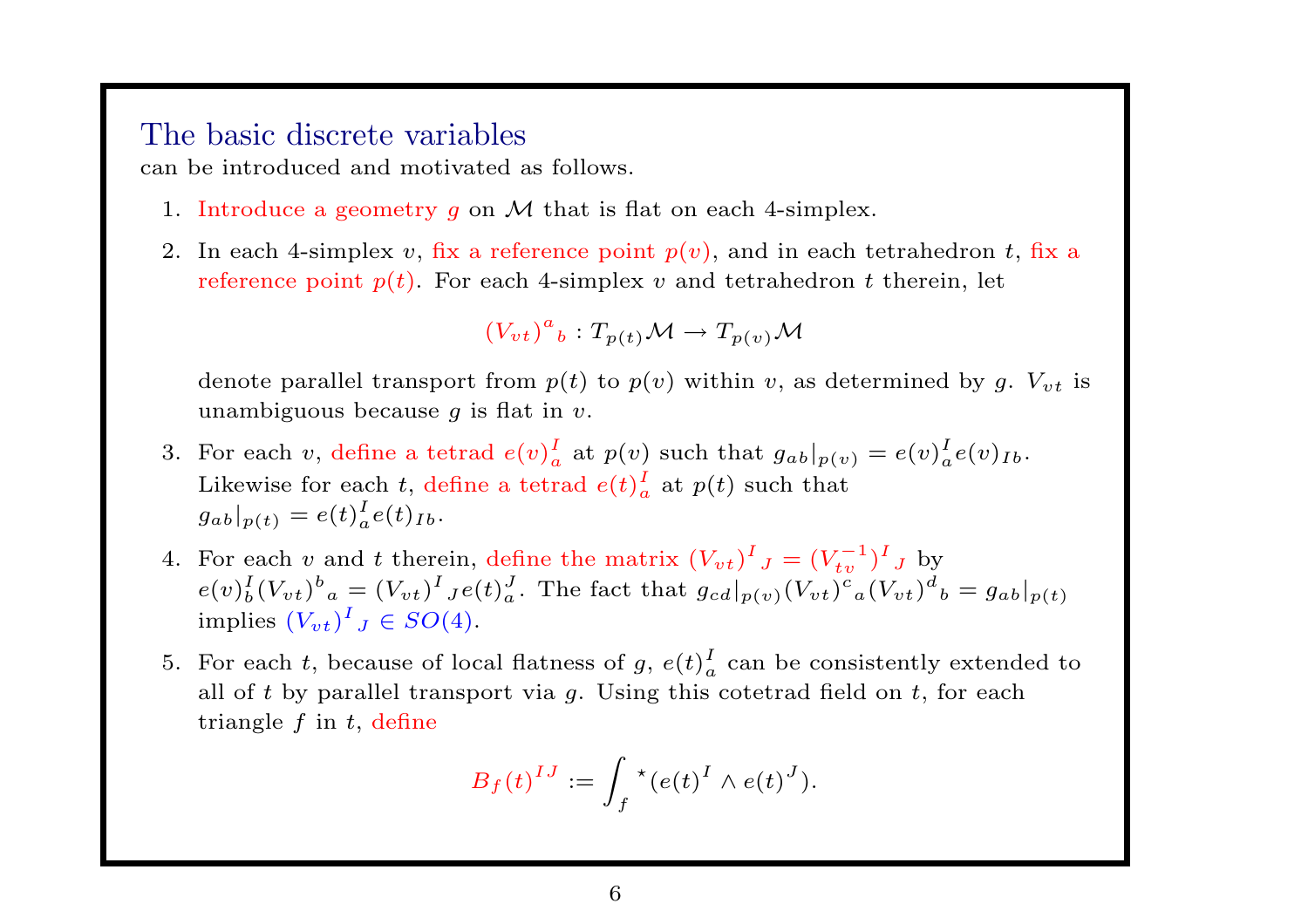For each triangle f and each pair of tetrahedra  $t, t' \in \text{Link}(f)$ ,

$$
U_f(t, t') := V_{t v_1} V_{v_1 t_1} V_{t_1 v_2} \cdots V_{v_n t'}
$$

where the product is around the link in the clock-wise direction from  $t'$  to  $t$ .

#### Constraints on the variables

1. 
$$
U_f(t, t')B_f(t') = B_f(t)U_f(t, t')
$$
  $\forall$  f and  $t, t' \in$  Link $(f)$ 

2. (closure) 
$$
\sum_{f \in t} B_f(t) = 0
$$
  $\forall t$ 

3. (discrete simplicity constraints)

(i) 
$$
C_{ff} := \frac{1}{4} \text{tr} [({}^{\star}B_f(t))B_f(t)] \approx 0 \quad \forall f
$$
  
\n(ii)  $C_{ff'} := \frac{1}{4} \text{tr} [({}^{\star}B_f(t))B_{f'}(t)] \approx 0 \quad \forall f, f' \in t$   
\n(iii)  $\text{tr} [({}^{\star}B_f(v))B_{f'}(v)] \approx \pm 12V(v)$ 

 $\forall f, f' \in v$  not in the same t

(1.) will be imposed prior to varying the action (next slide). (2.) will be dictated by the action in quantum theory,  $(3i.), (3ii.)$  will be imposed separately in quantum theory. (3iii.) is automatically satisfied when the rest of the constraints are satisfied, due to our choice of variables.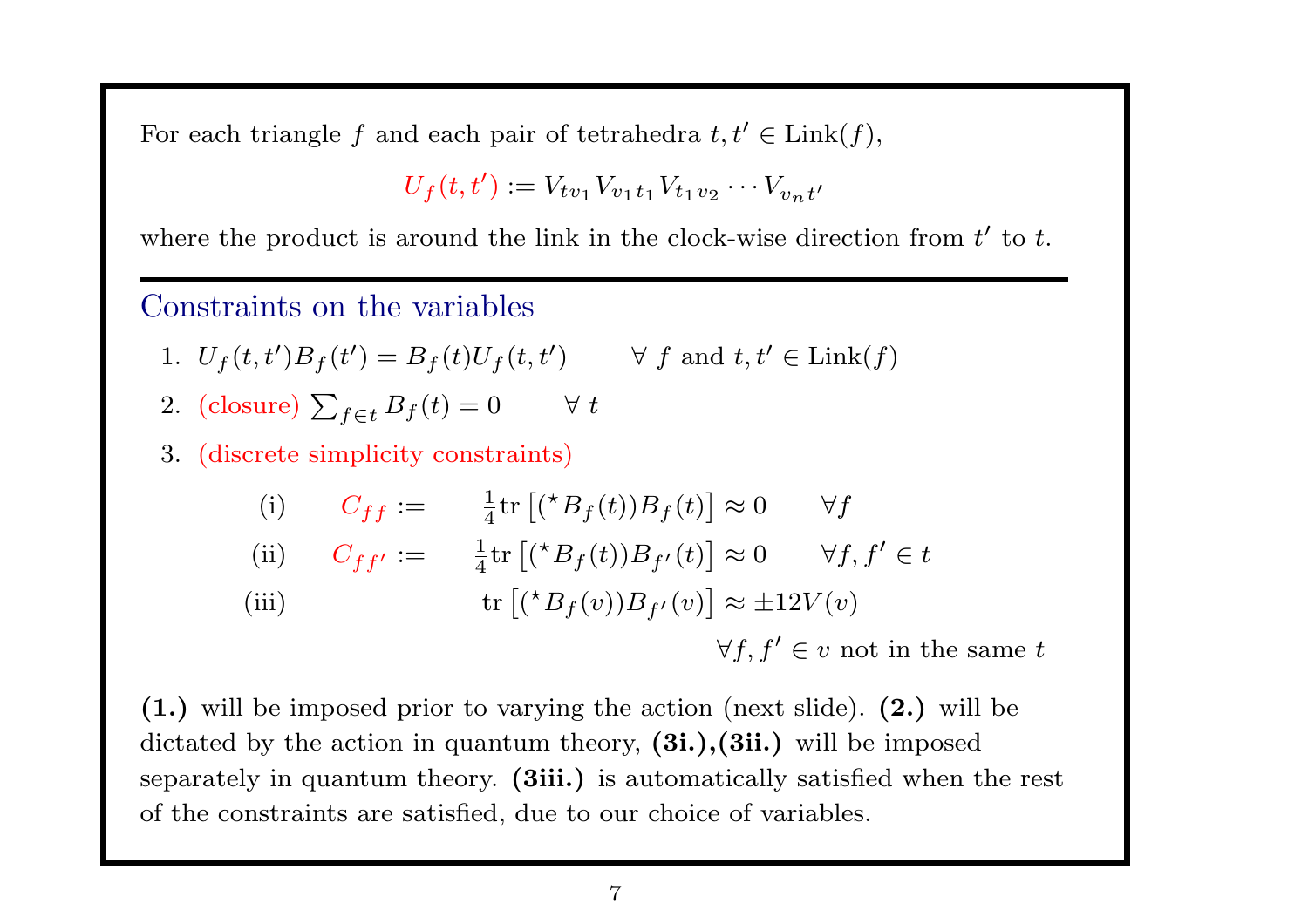#### Discrete action

 $(U_f(t) := U_f(t, t)$ , holonomy around the full link, starting at t.)

$$
S_{disc} = \frac{1}{2} \sum_{f \in int\Delta} \text{tr} \left[ B_f(t) U_f(t) + \frac{1}{\gamma_{HBF}} \star B_f(t) U_f(t) \right]
$$

$$
+ \frac{1}{2} \sum_{f \in \partial \Delta} \text{tr} \left[ B_f(t) U_f(t, t') + \frac{1}{\gamma_{HBF}} \star B_f(t) U_f(t, t') \right]
$$

Boundary/3-slice variables:  $B_f(t) \in \mathfrak{so}(4)$ ,  $U_f(t,t') \in SO(4)$ . Symplectic structure:

$$
J_f(t) = B_f(t) + \frac{1}{\gamma_{\text{HBF}}} \star B_f(t)
$$

In the limits  $\gamma_{HBF} \ll 1$  and  $\gamma_{HBF} \gg 1$ ,

$$
\gamma_{\text{\tiny{HBF}}} \ll 1 \ \, \sim \ \, J = \frac{1}{\gamma_{\text{\tiny{HBF}}}} \star B \qquad \qquad \gamma_{\text{\tiny{HBF}}} \gg 1 \ \, \sim \ \, J = B
$$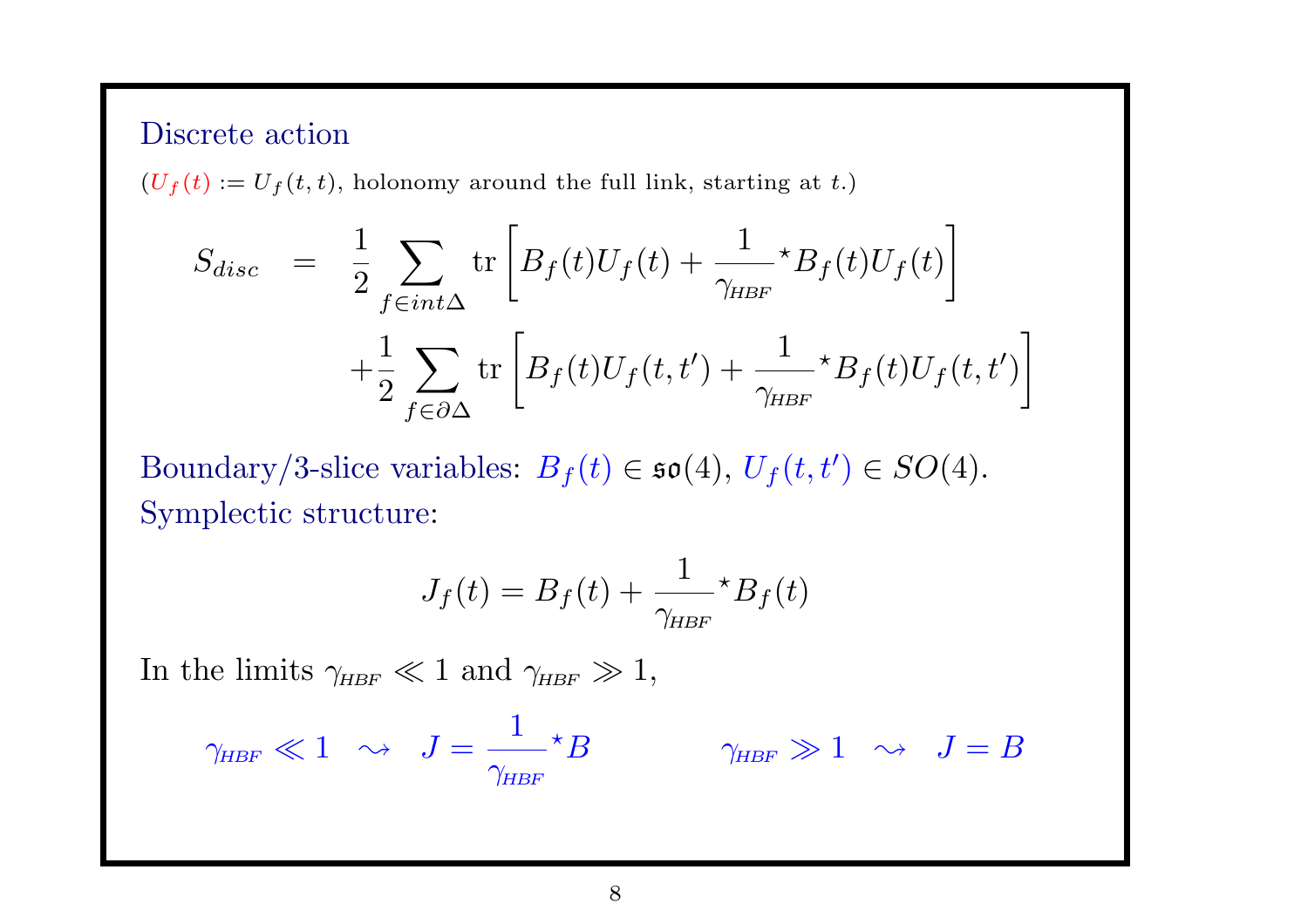Self-dual structure of SO(4) Group and Lie algebra decomposition

$$
SO(4)=SU(2)\times SU(2)/{\mathbb Z}_2 \qquad \qquad \mathfrak{so}(4)=\mathfrak{su}(2)_+ \oplus \mathfrak{su}(2)_-
$$

#### Generators

For any orthonormal basis  $\{n^I, v_1^I, v_2^I, v_3^I\}$  of  $\mathbb{R}^4$ , one can define

$$
J^i_{\pm} := \frac{1}{2}({}^{\star}J \pm J)_{IJ}v^I_i n^J \qquad \Rightarrow \qquad [J^i_{\pm}, J^j_{\pm}] = \epsilon^{ij}{}_k J^k_{\pm}
$$

Casimir operators

$$
\frac{1}{4}\hat{J}^{IJ}\hat{J}_{IJ} = \hat{J}_+^i \hat{J}_{+i} + \hat{J}_-^i \hat{J}_{-i} \qquad Spect. = \{j^+(j^+ + 1) + j^-(j^- + 1)\}
$$

$$
\frac{1}{8}\epsilon_{IJKL}\hat{J}^{IJ}\hat{J}^{KL} = \hat{J}_+^i \hat{J}_{+i} - \hat{J}_-^i \hat{J}_{-i} \qquad Spect. = \{j^+(j^+ + 1) - j^-(j^- + 1)\}
$$

#### Representations

SO(4) rep'ns decompose into  $SU(2)$  rep'ns. They are labelled by  $(j^+, j^-)$ :

$$
D^{(j^+,j^-)}(g^+,g^-)^{\mathcal{A}\mathcal{A}'}{}_{\mathcal{B}\mathcal{B}'} = D^{j^+}(g^+)^{\mathcal{A}}{}_{\mathcal{B}}D^{j^-}(g^-)^{\mathcal{A}'}{}_{\mathcal{B}'}
$$
  
= 
$$
D^{j^+}(g^+)^{A_1\cdots A_{2j^+}}{}_{B_1\cdots B_{2j^+}}D^{j^-}(g^-)^{A'_1\cdots A'_{2j^-}}{}_{B'_1\cdots B'_{2j^-}}
$$
  
= 
$$
D^{j^+}(g^+)^{(A_1\cdots A_{2j^+})}{}_{(B_1\cdots B_{2j^+})}D^{j^-}(g^-)^{(A'_1\cdots A'_{2j^-})}{}_{(B'_1\cdots B'_{2j^-})}
$$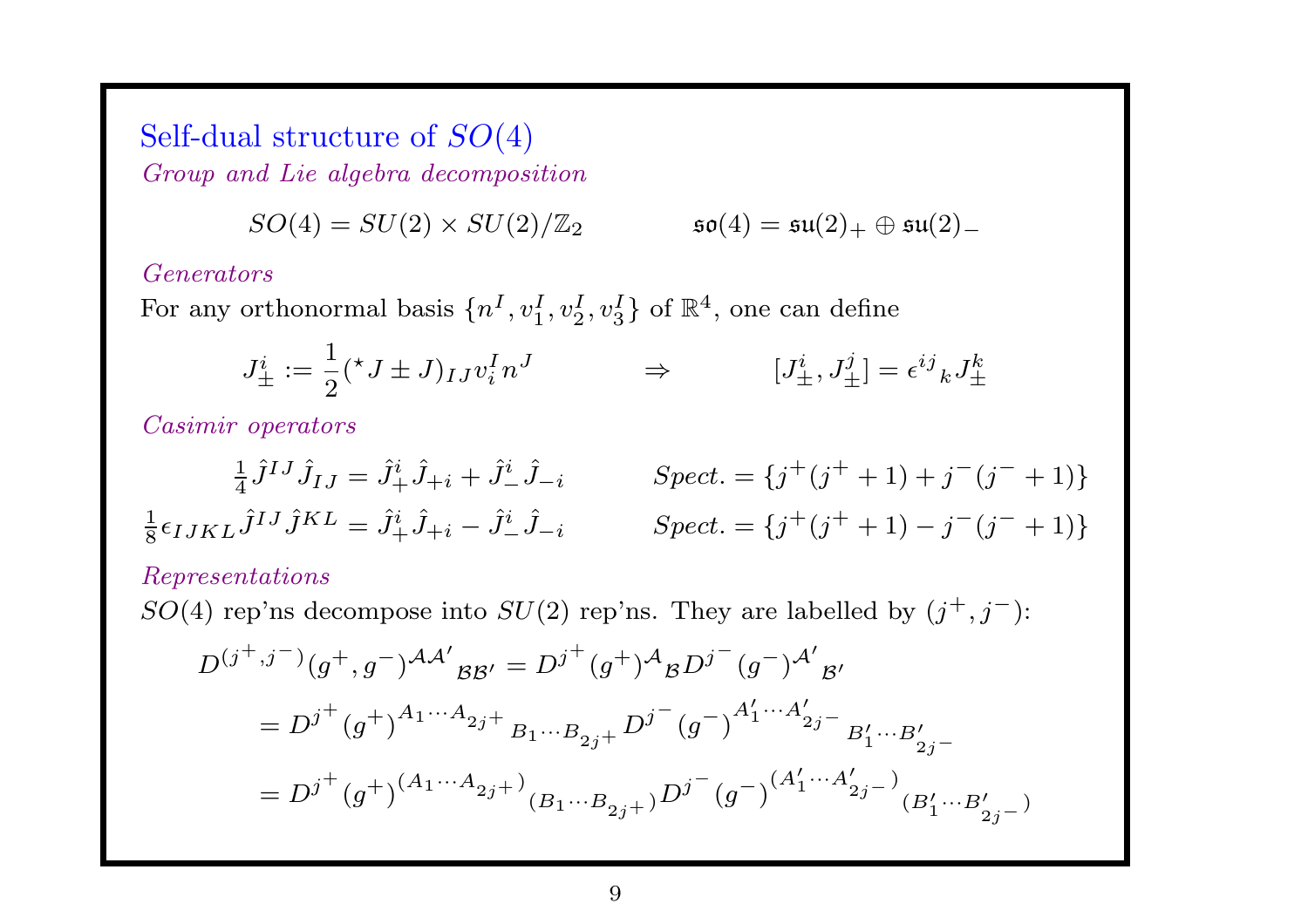## Quantum theory: Kinematics Hilbert space associated with <sup>a</sup> 3-slice

Switch to the dual, 2-complex picture,  $\Delta^*$ . For each 3-surface  $\Sigma$  intersecting no vertices of  $\Delta^*$ , let  $\gamma_{\Sigma} := \Sigma \cap \Delta^*$ . Hilbert space associated with  $\Sigma$ :

$$
\mathcal{H}_{\Sigma} = L^2 \left( SO(4)^{|E(\gamma_{\Sigma})|} \right)
$$

 $\rm Let \ \, \hat{J}$  $f_f(t)^{IJ}$  denote the right-inv. vect. fields, determined by the basis  $J^{IJ}$  of  $\mathfrak{so}(4)$ , on the copy of  $SO(4)$  associated with the link  $l = f \cap \Sigma$  determined by f, with orientation such that the node  $n = t \cap \Sigma$  is the source of l.

Then

$$
\hat{B}_f(t) := \left(\frac{\gamma_{HBF}^2}{\gamma_{HBF}^2 - 1}\right) \left(\hat{J}_f(t) - \frac{1}{\gamma_{HBF}} \cdot \hat{J}_f(t)\right)
$$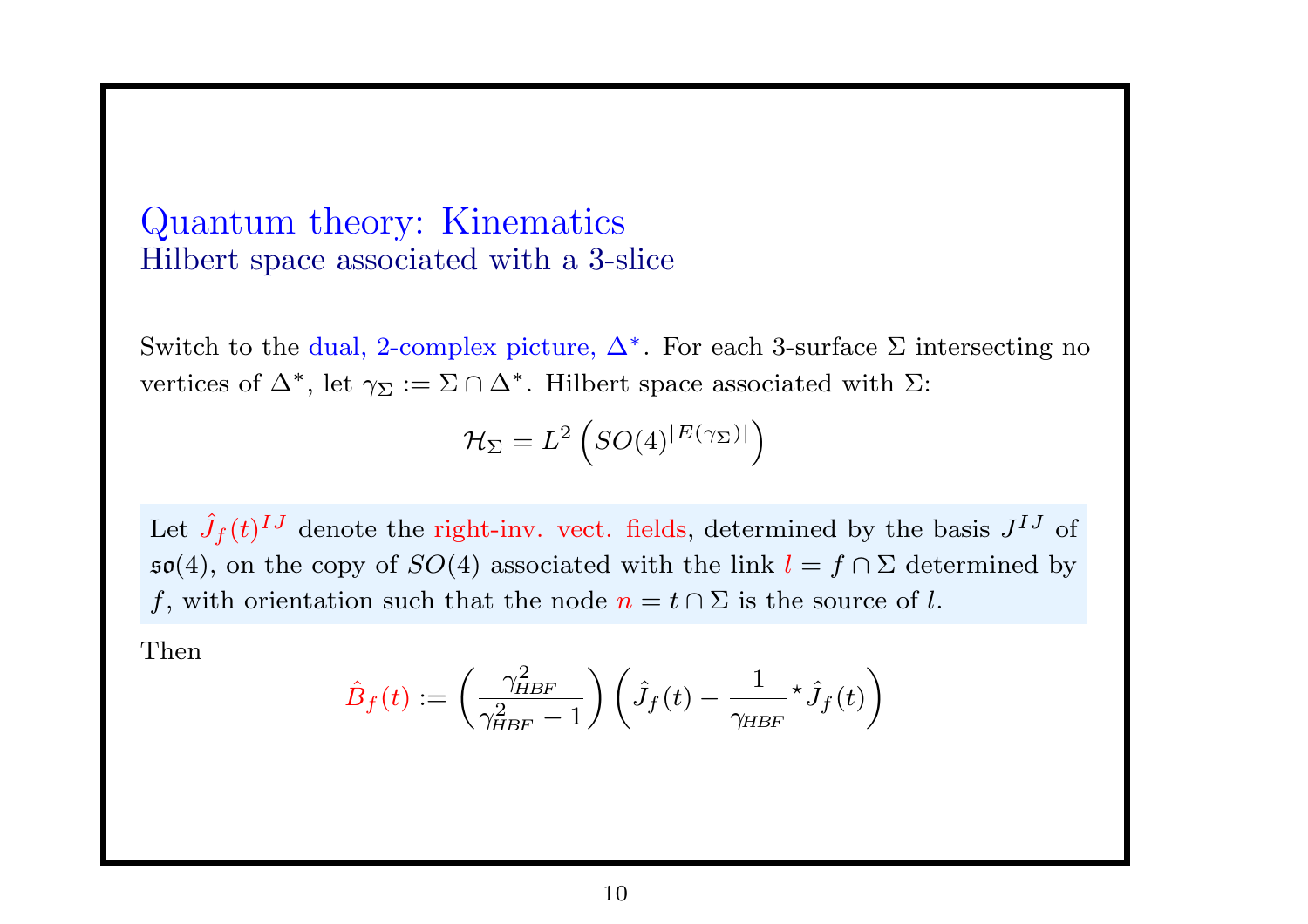#### Gauge-invariant Hilbert space

 $\mathcal{H}_{\Sigma}^G := SO(4)$ -gauge-invariant subspace of  $\mathcal{H}_{\Sigma}$ .

Is the solution to closure (Gauss) constraint.  $\mathcal{H}_{\Sigma}^G$  has as an orthonormal basis the  $SO(4)$  spin-networks:

$$
\Psi_{j_l^+,j_l^-,I_n^+,I_n^-}(g_l^+g_l^-) = \langle g_l^+g_l^- | j_l^+,j_l^-,I_n^+,I_n^- \rangle
$$
  
 := 
$$
\left( \bigotimes_l D^{(j_l^+)}(g_l^+) \cdot \bigotimes_n I_n^+ \right) \left( \bigotimes_l D^{(j_l^-)}(g_l^-) \cdot \bigotimes_n I_n^- \right).
$$

#### History of quantum states: spin-foams

A spin-foam is <sup>a</sup> history of <sup>a</sup> spin-network. Hence <sup>a</sup> 2-complex in space-time with faces labelled by spins and edges labelled by intertwiners.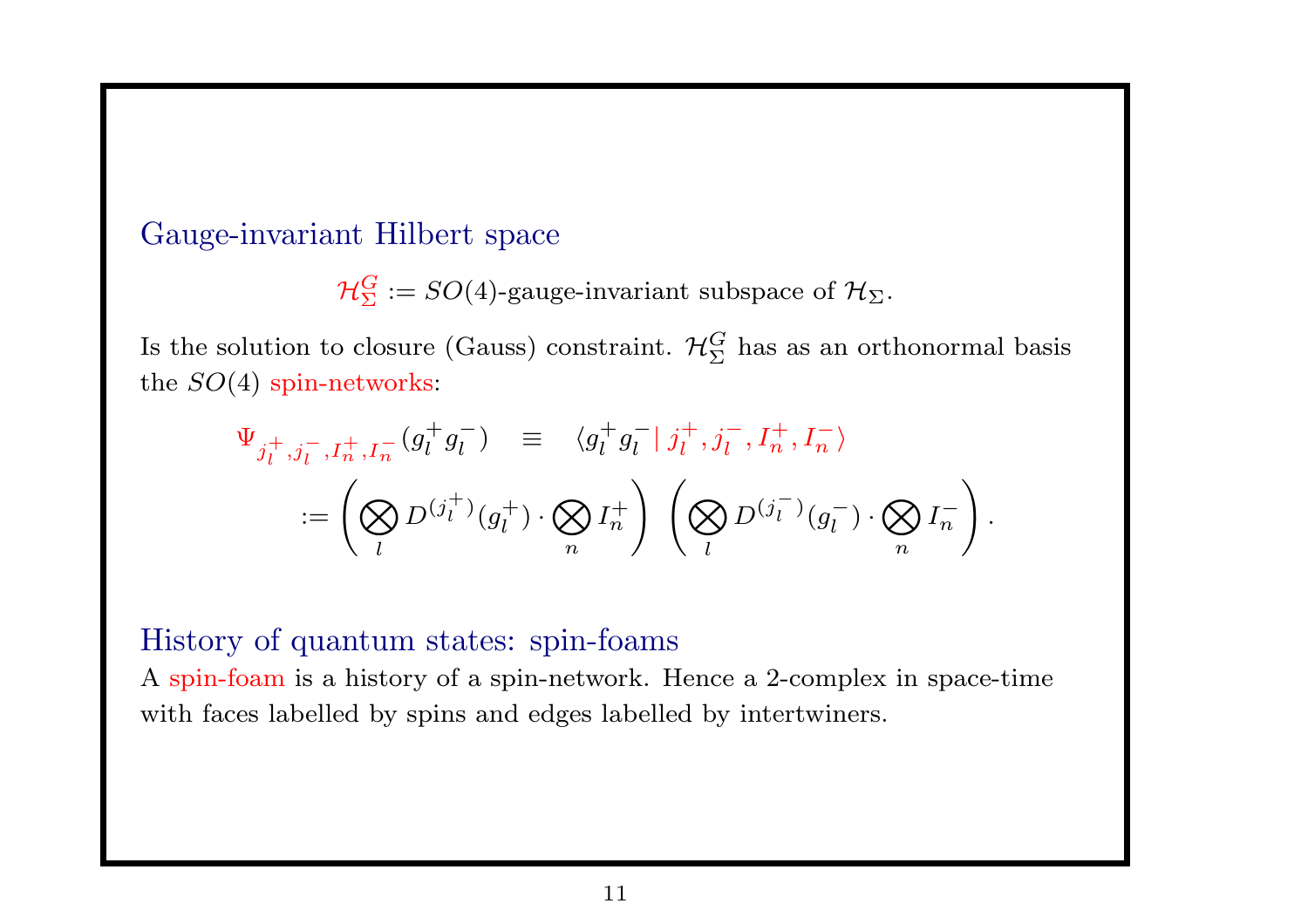Diagonal quantum simplicity constraints

$$
\hat{C}_{ff} = \frac{1}{4} \epsilon_{IJKL} \hat{B}_f(t)^{IJ} \hat{B}_f(t)^{KL} = (\hat{B}_f^+)^i (\hat{B}_f^+)_i - (\hat{B}_f^-)^i (\hat{B}_f^-)_i
$$

Assume  $\gamma_{HBF} \ll 1$  or  $\gamma_{HBF} \gg 1$ . Then

$$
\hat{C}_{ff} \propto (\hat{J}_f^+)^i (\hat{J}_f^+)_i - (\hat{J}_f^-)^i (\hat{J}_f^-)_i
$$

So that

$$
\hat{C}_{ff}\Psi = 0 \qquad \Rightarrow \qquad j_f^+ = j_f^-.
$$

More complicated for intermediate  $\gamma_{HBF}$ .

What is the correspondence between  $j_{SO(4)} \equiv j_+ = j_-$  here and j in LQG? We have the germ of an argument that  $j_{LQG} = 2j_{SO(4)}$ from looking at the large  $j$  limit of the area operators (tricky part: bringing in  $\gamma$ , Newton constant, and numerical factors correctly).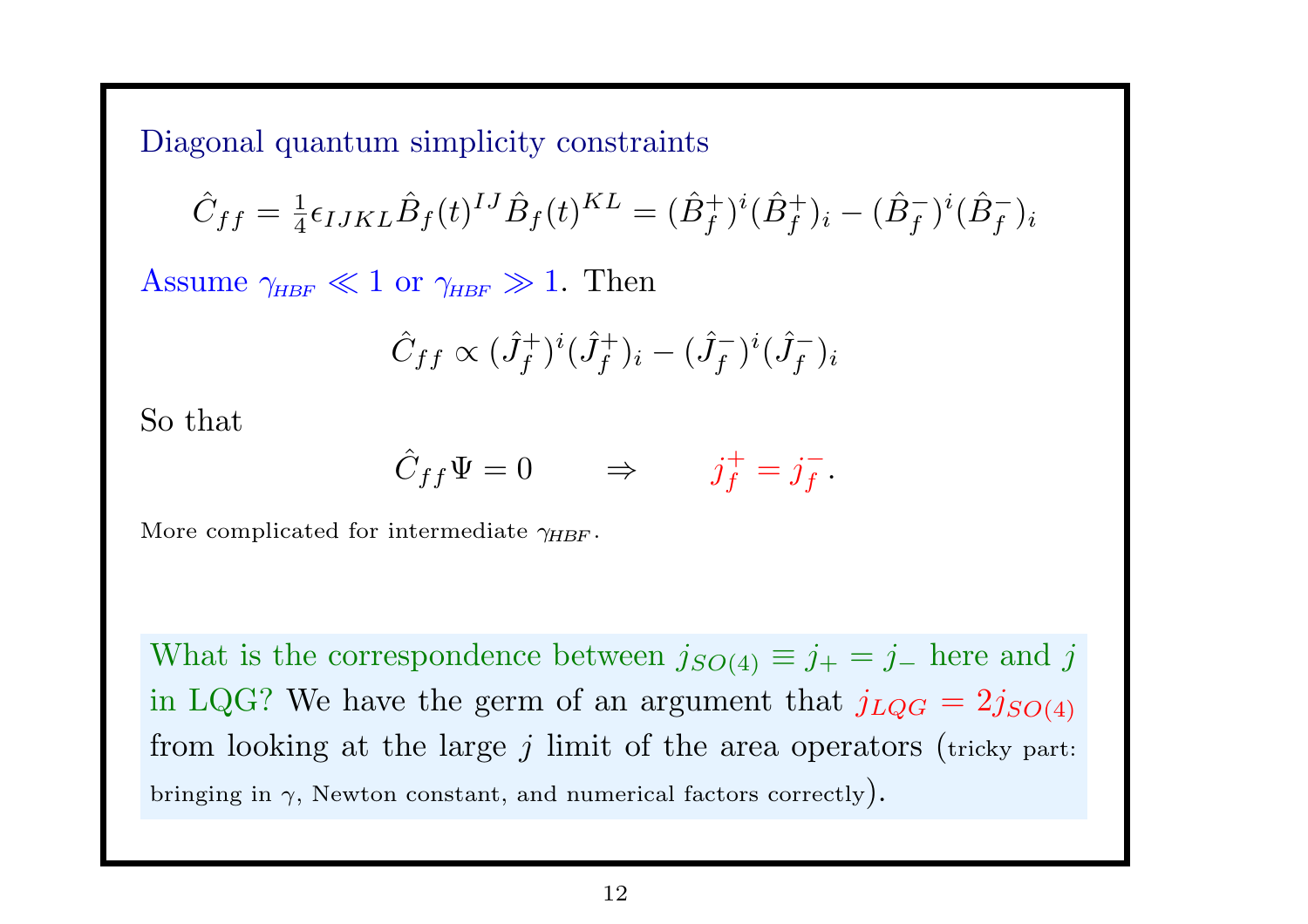#### Off-diagonal quantum simplicity constraints

These are constraints on the intertwiners. They are second class constraints  $({C_f}_{1f_2}, {C_f}_{1f_3} \} \not\approx 0)$ , therefore, they should not be imposed strongly  $(\hat{C}% _{M}^{\dag},\hat{C}_{M}^{\dag},\hat{C}_{M}^{\dag})$  $C_{ff'}\Psi=0$ ), but weakly in some sense. Inspired by the Gupta-Bleuler formalism, we seek to find a space  $\mathcal{H}_{phys}$  such that

> $\langle \phi \mid \hat{C}$  $C_{ff'}\mid \psi \rangle = 0 \qquad \forall \phi,\psi \in \mathcal{H}_{phys}.$

This is not sufficient to determine  $\mathcal{H}_{phys}$ . We will use our desire to have isomorphism with LQG Hilbert space to guide us, as well as look for an alternative operator equation to use.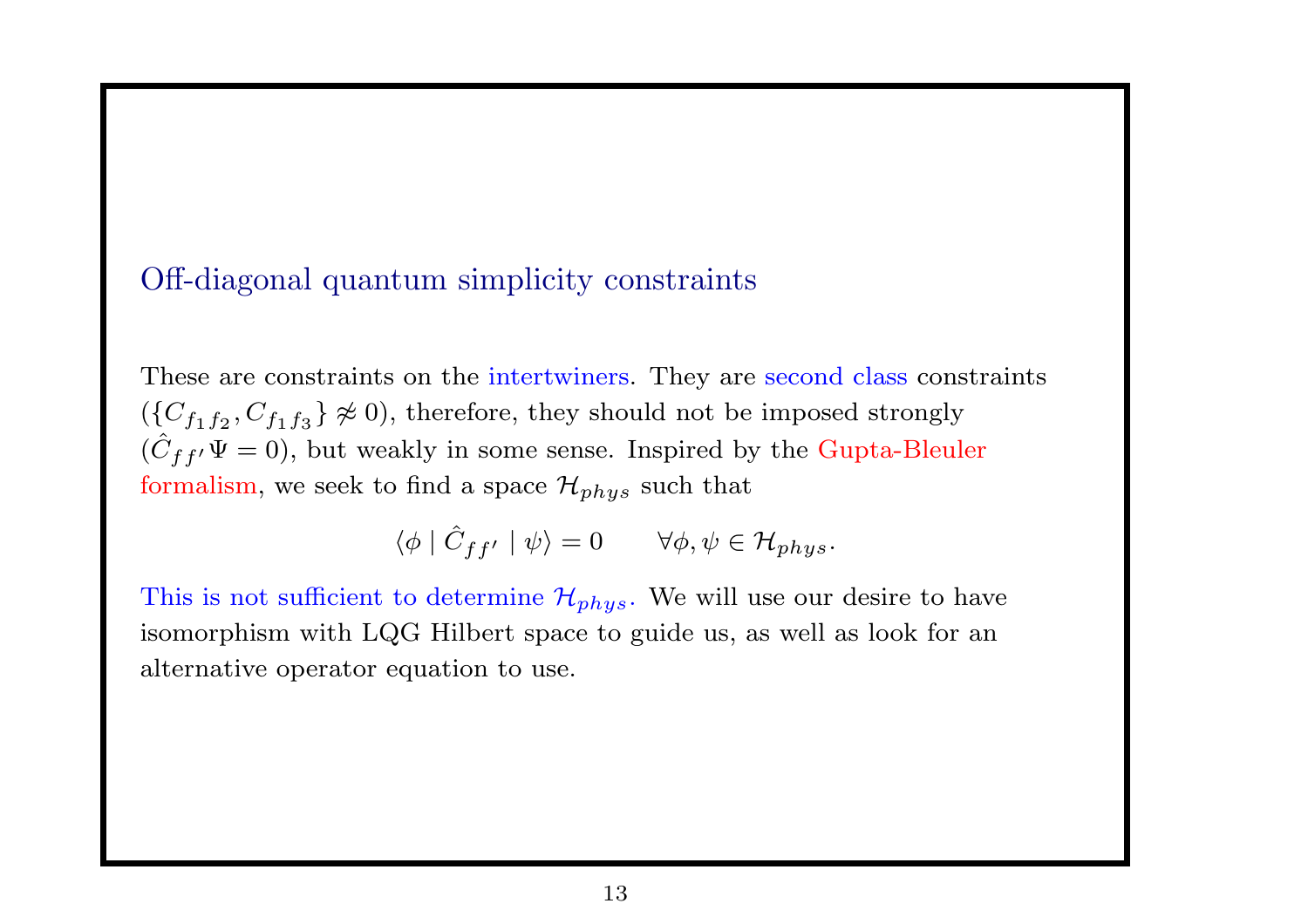Reformulation of the off-diagonal simplicity constraints

 $\gamma_{HBF} = \gamma (B = {}^*e \wedge e)$  sector. For each tetrahedron t,

$$
\exists e(t)_{a}^{I} \text{ in } t \text{ s.t. } \left(B_f(t) = \int_{f} e(t)^{I} \wedge e(t)^{J} \qquad \forall f \in t\right)
$$

iff

$$
\exists n^I \text{ s.t. } \left( n_I B_f(t)^{IJ} = 0 \qquad \forall f \in t \right)
$$

In particular, if  $n^I = (1, 0, 0, 0)$ , the latter condition becomes  $B_f(t)^{0i} = 0$ .

 $\gamma_{HBF} = \gamma^{-1}$   $(B = e \wedge e)$  sector. For each tetrahedron t,

$$
\exists e(t)_{a}^{I} \text{ in } t \text{ s.t. } \left( B_f(t) = \int_{f} ({}^{\star}e(t) \wedge e(t))^{IJ} \qquad \forall f \in t \right)
$$

$$
\exists n^I \text{ s.t. } \left(\epsilon_{IJKL} n^J B_f(t)^{KL} = 0 \qquad \forall f \in t\right)
$$

iff

In particular, if  $n^I = (1, 0, 0, 0)$ , the latter condition becomes  $B_f(t)^{ij} = 0$ .

This reformulation allows distinction between the two  $\gamma$ -sectors.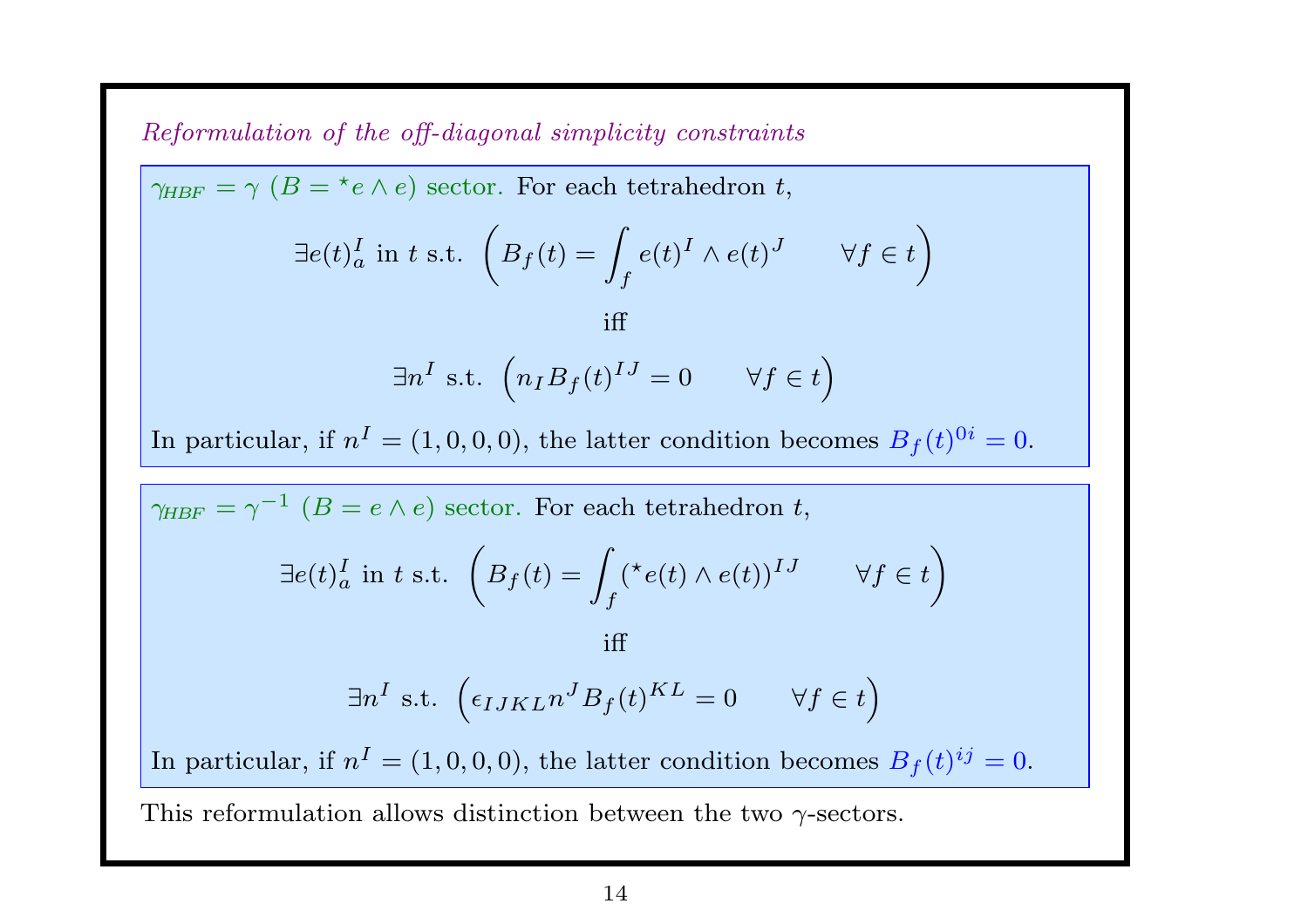| Reformulation for quantum theory<br>Let $J_f^i := (J_f^+)^i + (J_f^-)^i = -\frac{1}{2} \epsilon^i_{\ jk} J^{jk}$ . |                                                                                    |                                                                                    |  |
|--------------------------------------------------------------------------------------------------------------------|------------------------------------------------------------------------------------|------------------------------------------------------------------------------------|--|
|                                                                                                                    | $\gamma_{\rm HBF} \ll 1$                                                           | $\gamma_{\rm HBF} \gg 1$                                                           |  |
| $\gamma_{HBF}=\gamma$<br>$(B = {}^{\star}e \wedge e)$<br>sector                                                    | $(\gamma \ll 1)$<br>$B_f^{ij}=0$<br>$J_f^{0i}=0$<br>$J_f^{1J}J_{fIJ}=2J_f^iJ_{fi}$ | $(\gamma \gg 1)$<br>$B_f^{ij}=0$<br>$J_f^{ij}=0$<br>$J_f^i J_{fi} = 0$             |  |
| $\gamma_{HBF}=\gamma^{-1}$<br>$(B = e \wedge e)$<br>sector                                                         | $(\gamma \gg 1)$<br>$B_f^{0i} = 0$<br>$J_f^{ij}=0$<br>$J_f^i J_{fi} = 0$           | $(\gamma \ll 1)$<br>$B_f^{0i}=0$<br>$J_f^{0i}=0$<br>$J_f^{1J}J_{fIJ}=2J_f^iJ_{fi}$ |  |

Thus, two possible equations to impose in quantum theory, corresponding to two limits of the *physical*  $\gamma$ .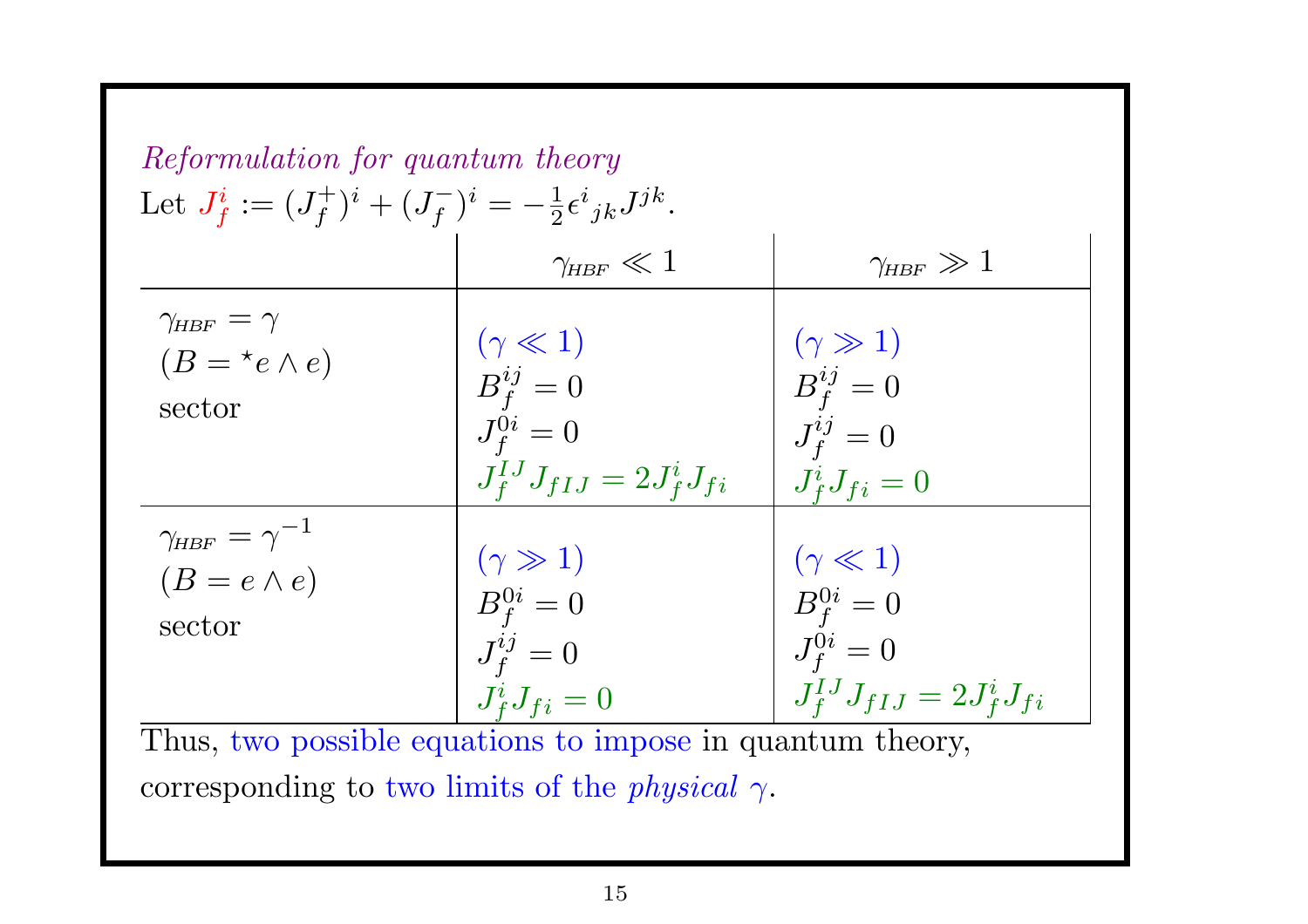• Let H denote the  $SO(3)$  subgroup of  $SO(4)$  generated by  $J_f^i$ . Under the action of H, the  $(j, j)$  representation becomes a  $j \otimes j$  representation, whence it decomposes

$$
j \otimes j = 0 \oplus 1 \oplus \cdots \oplus 2j.
$$

• Let  $\mathcal{H}_{j,j}$  denote the carrying space for the spin  $(j, j)$   $SO(4)$  rep'n, and  $\mathcal{H}_j$ denote the carrying space for the spin  $j$   $SU(2)$  rep'n. The choice of  $\{\hat{J}_f^i\},$ equiv to choice of  $H$ , thus gives a decomp.

$$
\mathcal{H}_{(j,j)}=\mathcal{H}_0\oplus\mathcal{H}_1\oplus\cdots\oplus\mathcal{H}_{2j}.
$$

• At a node with adjacent spins  $j_1, j_2, j_3, j_4$ , the  $SO(4)$  intertwiner space is

$$
\mathcal{I}_{SO(4)}^{(\vec{j},\vec{j})} = \text{Inv}_{SO(4)} (\mathcal{H}_{(j_1,j_1)} \otimes \cdots \otimes \mathcal{H}_{(j_4,j_4)})
$$

Consider the subspaces

$$
\mathcal{I}_1 := \text{Inv}_{SO(4)} (\mathcal{H}_0 \otimes \mathcal{H}_0 \otimes \mathcal{H}_0 \otimes \mathcal{H}_0) \subset \mathcal{I}_{SO(4)}^{(\vec{j}, \vec{j})}
$$
\n
$$
\mathcal{I}_2 := \text{Inv}_{SO(4)} (\mathcal{H}_{2j} \otimes \mathcal{H}_{2j} \otimes \mathcal{H}_{2j} \otimes \mathcal{H}_{2j}) \subset \mathcal{I}_{SO(4)}^{(\vec{j}, \vec{j})}
$$

Note  $\mathcal{I}_1 = \{\text{BC} \text{ intertwiner}\}.$ On both  ${\cal I}_1$  and  ${\cal I}_2, \, \hat C$  $C_{ff'}$  has vanishing matrix elements.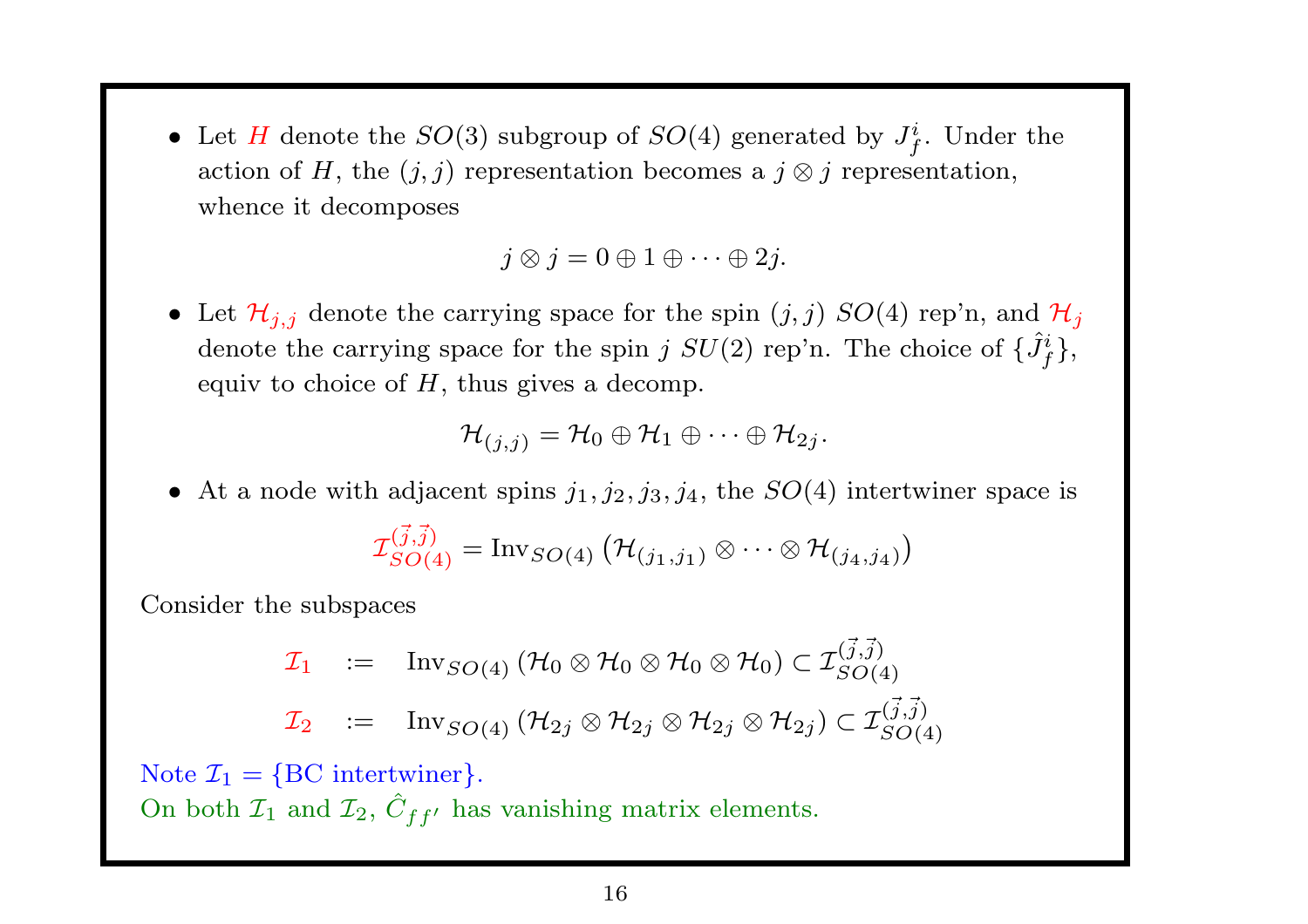Let 
$$
\hat{C}_4 := \frac{1}{4} \hat{J}_f^{IJ} \hat{J}_{fIJ}
$$
 and  $\hat{C}_3 := \hat{J}_f^i \hat{J}_{fi} = \frac{1}{2} \hat{J}_f^{ij} \hat{J}_{fij}$ .

On  $\mathcal{I}_1$  we have

$$
\hat{C}_3\psi=0.
$$

Is precisely the simplicity constraint for the  $\gamma \gg 1$  case.

 $\mathcal{I}_2$  can be obtained by first solving

$$
\left(\sqrt{2\hat{C}_4 + \hbar^2} - \sqrt{\hat{C}_3 + \hbar^2/4} - \hbar/2\right)\psi = 0\tag{1}
$$

 $\text{to obtain a space } \tilde{\mathcal{I}}_1$  $\mathcal{I}_2$ .  $\mathcal{I}_2$  is then  $\text{Inv}_{SO(4)}\left(\tilde{\mathcal{I}}_2\right)$ . Note (1) yields

$$
2C_4 - C_3 = 0 \tag{2}
$$

in the classical limit. Taking the  $SO(4)$  invariant part of  $\tilde{\mathcal{I}}_1$  $\mathcal{I}_2$  can be interpreted as requiring (2) to hold only with respect to *some* choice of  $n<sup>I</sup>$ : Is precisely the simplicity constraint for the  $\gamma \ll 1$  case.

Thus,  $\mathcal{I}_1$  solves simplicity constraint for  $\gamma \gg 1$ , and  $\mathcal{I}_2$  solves simplicity constraint for  $\gamma \ll 1$ .  $\overline{\mathcal{I}_1}$  is the BC intertwiner, leading to BC model. What is the new space  $\mathcal{I}_2$ , and to what spin-foam model does it lead?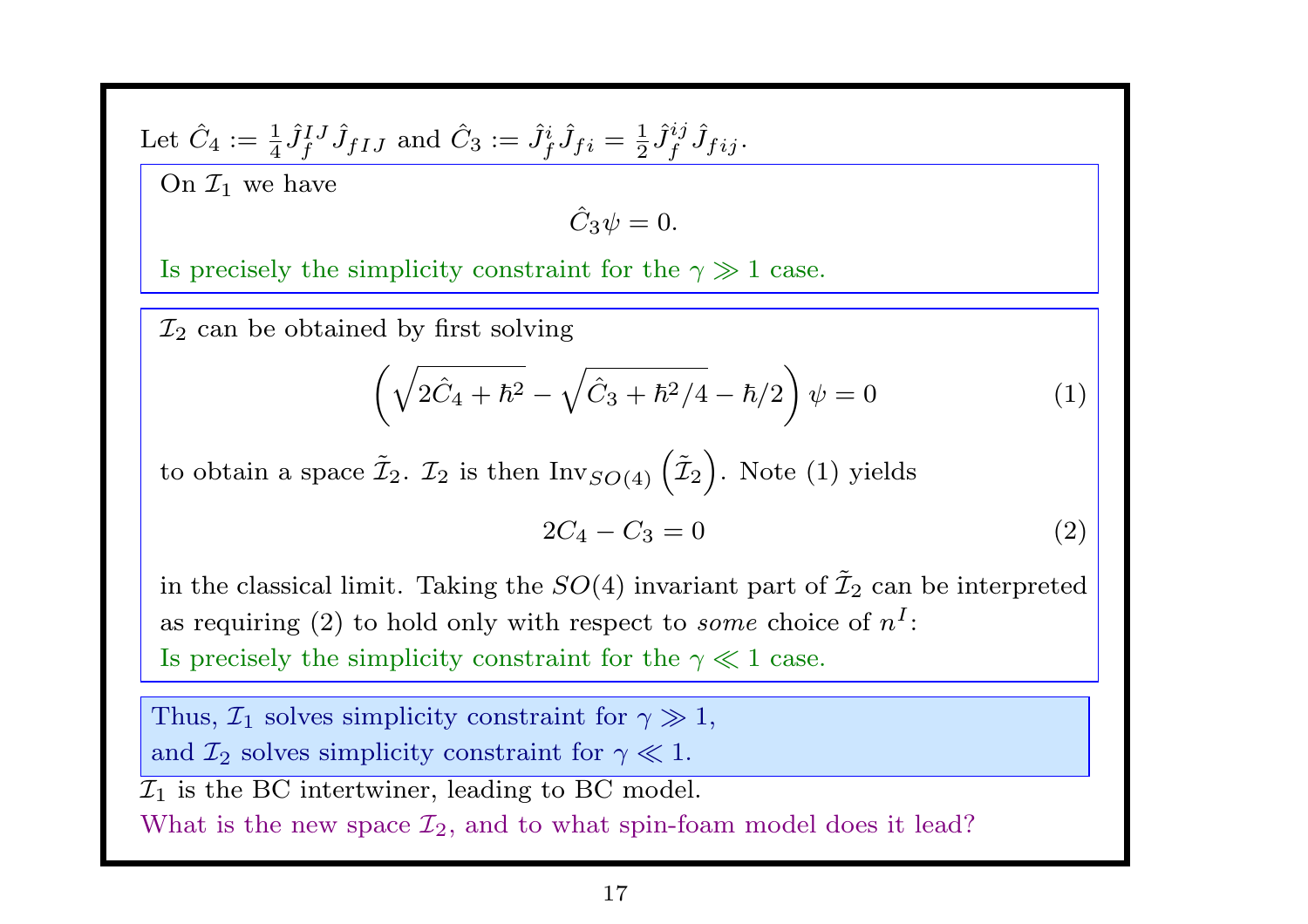Embedding of LQG Hilbert space into  $SO(4)$  theory Hilbert space.  ${\mathcal I}_{SO(3)}^{2\vec j}\subset {\mathcal H}_{2j_1}\otimes\cdots\otimes{\mathcal H}_{2j_4}\subset {\mathcal H}_{(j_1,j_1)}\otimes\cdots\otimes{\mathcal H}_{(j_4,j_4)}$ 

Let  $P_{SO(4)}$  denote group averaging on  $\mathcal{H}_{(j_1,j_1)} \otimes \cdots \otimes \mathcal{H}_{(j_4,j_4)}$ . Then

$$
f := P_{SO(4)}|_{\mathcal{I}_{SO(3)}^{2\vec{j}}} : \mathcal{I}_{SO(3)}^{2\vec{j}} \to \mathcal{I}_{SO(4)}^{(\vec{j}, \vec{j})}.
$$

In terms of the usual intertwiner basis based on <sup>a</sup> 'virtual link':

$$
f | i \rangle = \sum_{i + i^{-}} f_{i^{+}}^{i} | i^{+} i^{-} \rangle, \qquad f_{i + i^{-}}^{i} = \begin{bmatrix} \mathbf{i} & \mathbf{j}_{1} & \mathbf{j}_{1} & \mathbf{j}_{2} & \mathbf{j}_{3} \\ \mathbf{i} & \mathbf{j}_{2} & \mathbf{j}_{3} & \mathbf{j}_{4} & \mathbf{j}_{5} \\ \mathbf{j}_{3} & \mathbf{j}_{3} & \mathbf{j}_{4} & \mathbf{j}_{5} & \mathbf{j}_{5} \\ \mathbf{j}_{4} & \mathbf{j}_{5} & \mathbf{j}_{4} & \mathbf{j}_{5} & \mathbf{j}_{5} \\ \mathbf{j}_{5} & \mathbf{j}_{6} & \mathbf{j}_{7} & \mathbf{j}_{8} & \mathbf{j}_{9} \\ \mathbf{k} & \mathbf{j}_{8} & \mathbf{j}_{9} & \mathbf{j}_{9} & \mathbf{j}_{1} \\ \mathbf{k} & \mathbf{k} & \mathbf{k} & \mathbf{k} \end{bmatrix} \mathbf{r}_{\text{riv. conn.}}
$$

Finally, define  $f : \mathcal{H}_{LQG} \to \mathcal{H}_{SO(4)}$  in terms of spin networks: spins mapping as  $2j \mapsto (j, j)$ , and intertwiners mapping as  $I \mapsto f(I)$ .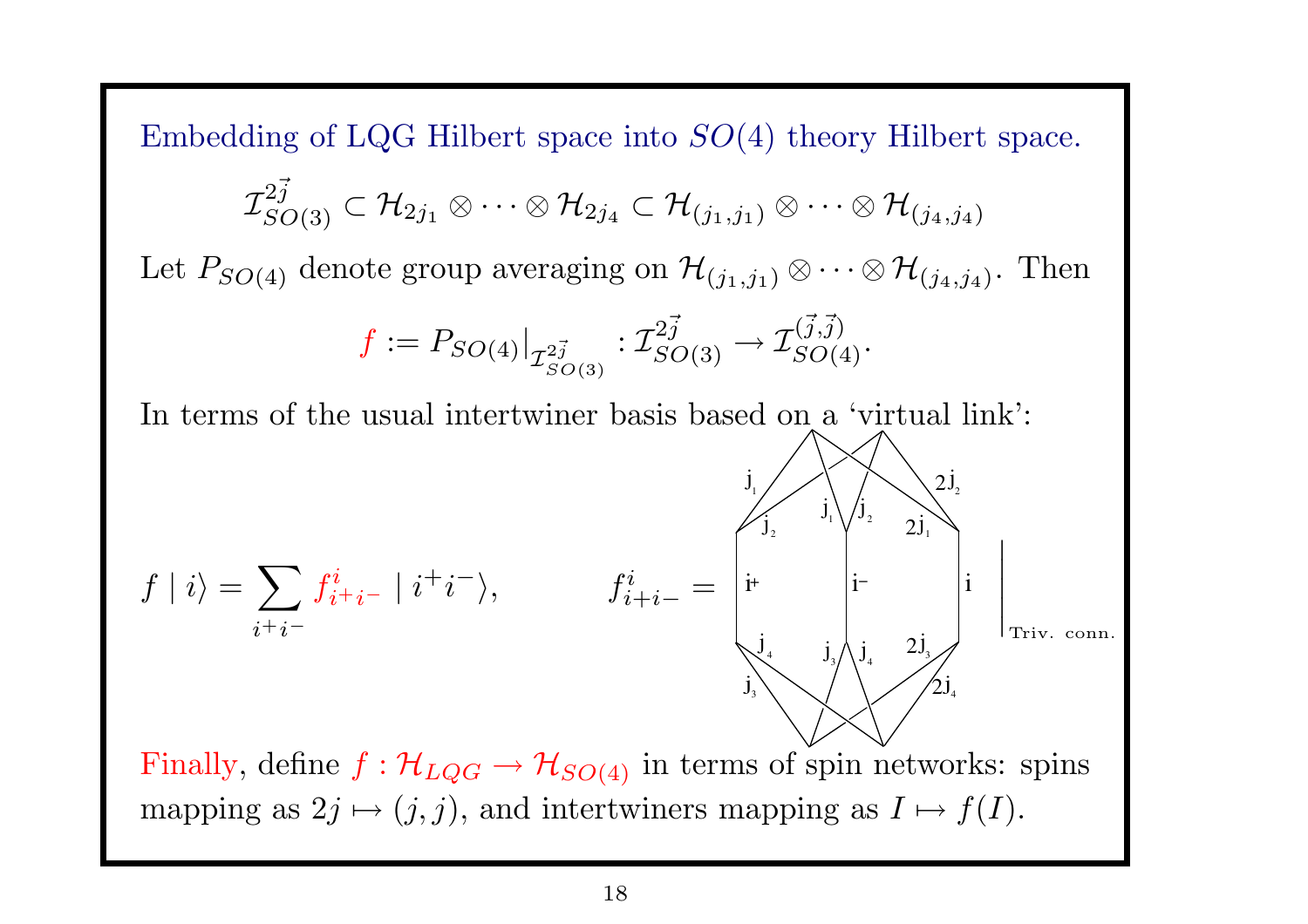#### Vertex amplitude

Find vertex amplitude by evaluating the amplitude for <sup>a</sup> single 4-simplex v. 10  $B_f(t)$ 's and 10  $U_f(t,t')$  are the boundary variables. For each pair  $t, t' \in v$ , there is a unique f between them, and we write  $B_{tt'} = B_f (t)$  and  $U_{tt'} = U_f (t, t')$ . Let  $\Pi_f(t)^{IJ} := J_f(t)^{IJ} = B_f(t) + \frac{1}{\gamma_{HBF}} \star B_f(t).$  Then  $A[B_{tt'}] = \int dV_{vt} \ e^{i \sum Tr[\Pi_{tt'} V_{tv} V_{vt'}]}$ .



$$
A[U_{tt'}] = \int dB_{tt'} e^{-i \sum Tr[\Pi_{tt'} U_{tt'}]} A[B_{tt'}]
$$
  
= 
$$
\left| \frac{\partial \vec{B}}{\partial \vec{\Pi}} \right| \int d\Pi_{tt'} e^{-i \sum Tr[\Pi_{tt'} U_{tt'}]} A[B_{tt'}]
$$
  
= 
$$
\left| \frac{\partial \vec{B}}{\partial \vec{\Pi}} \right| \int dV_{vt} \prod_{tt'} \delta(U_{tt'} V_{t'v} V_{vt}).
$$

This is the amplitude. We transform back to the spin network basis, using the SO(4) spin network functions,  $\Psi_{j\pm, i\pm} (U_{tt'})$ , at the same time dropping the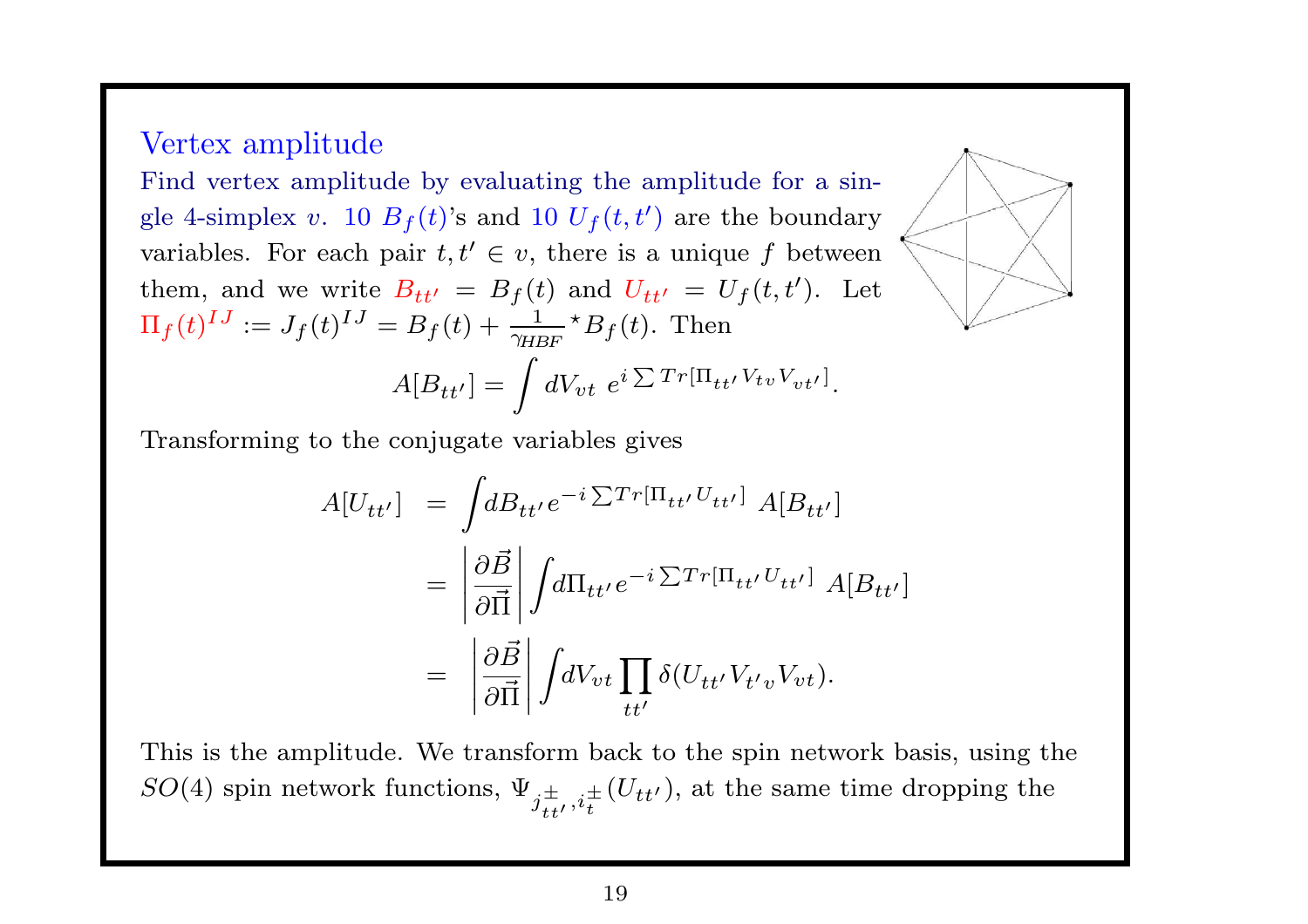physically irrelevant constant  $\left|\frac{\partial \vec{B}}{\partial \vec{\Pi}}\right|$ :

$$
A[j_{tt'}^{\pm}, i_t^{\pm}] = \int dU_{tt'} \Psi_{j_{tt'}^{\pm}, i_t^{\pm}}(U_{tt'}) A[U_{tt'}]
$$
  
= 
$$
\int dV_{vt} \Psi_{j_{tt'}^{\pm}, i_t^{\pm}}(V_{tv} V_{vt'})
$$
  
= 
$$
15j_{SO(4)}(j_{tt'}^+, j_{tt'}^-, i_t^+, i_t^-).
$$

Combining with the constraints and the embedding  $f$ , we obtain the  $SO(3)$ LQG spin-foam model with partition function

$$
Z_{\text{GR}} = \sum_{l_f, i_e} \prod_j (\dim \frac{l_f}{2})^2 \prod_v A(l_f, i_e)
$$
  
with  $l_f \in \mathbb{Z}$  and  

$$
A(l_f, i_e) = 15j_{SO(4)} \left(\frac{l_f}{2}, \frac{l_f}{2}; f(i_e)\right) = \sum_{i_e^+, i_e^-} 15j_{SO(4)} \left(\frac{l_f}{2}, \frac{l_f}{2}; i_e^+, i_e^-\right) \prod_{e \in v} f_{i_e^+, i_e^-}^{i_e}.
$$
  
(where we have switched notation  $t \to e$ ).

(where we have switched notation  $t \to e$ )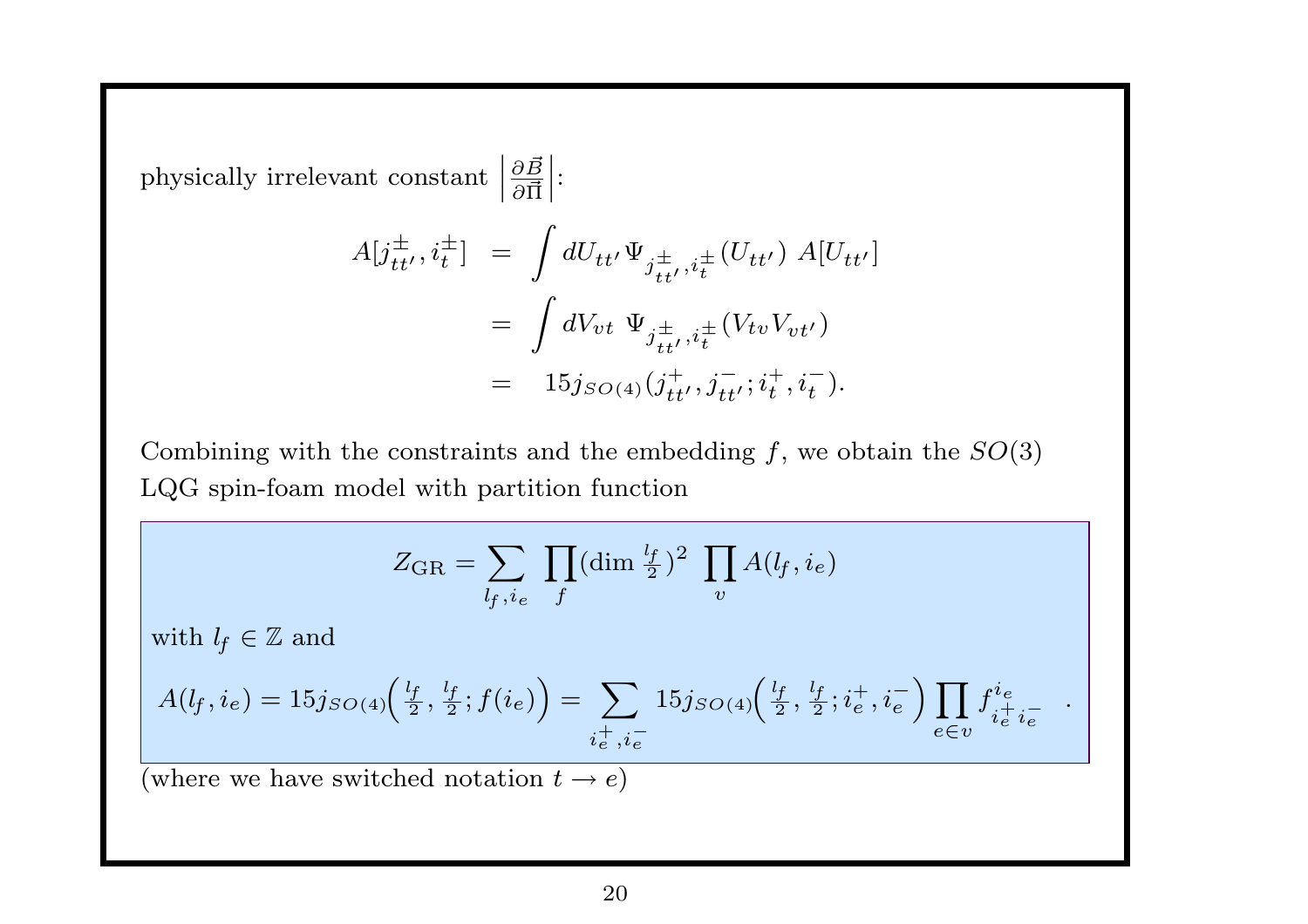### Relation to other models

Livine and Speziale have proposed to solve the simplicity constraints weakly, using  $SU(2)$  coherent states.

In brief, Livine and Speziale use  $SU(2)$  coherent states to construct  $SO(4)$ coherent states and then impose the simplicity constraints on the labels of the coherent states.

The models one obtains with the two different methods in the two different  $\gamma$ limits are

|                     | $\gamma \ll 1$ | $\gamma \gg 1$        |
|---------------------|----------------|-----------------------|
| Casimir<br>operator | The LQG vertex | Barrett-Crane model   |
| equation            |                |                       |
| Coherent states     | The LQG vertex | Freidel-Krasnov-      |
|                     |                | Livine-Speziale model |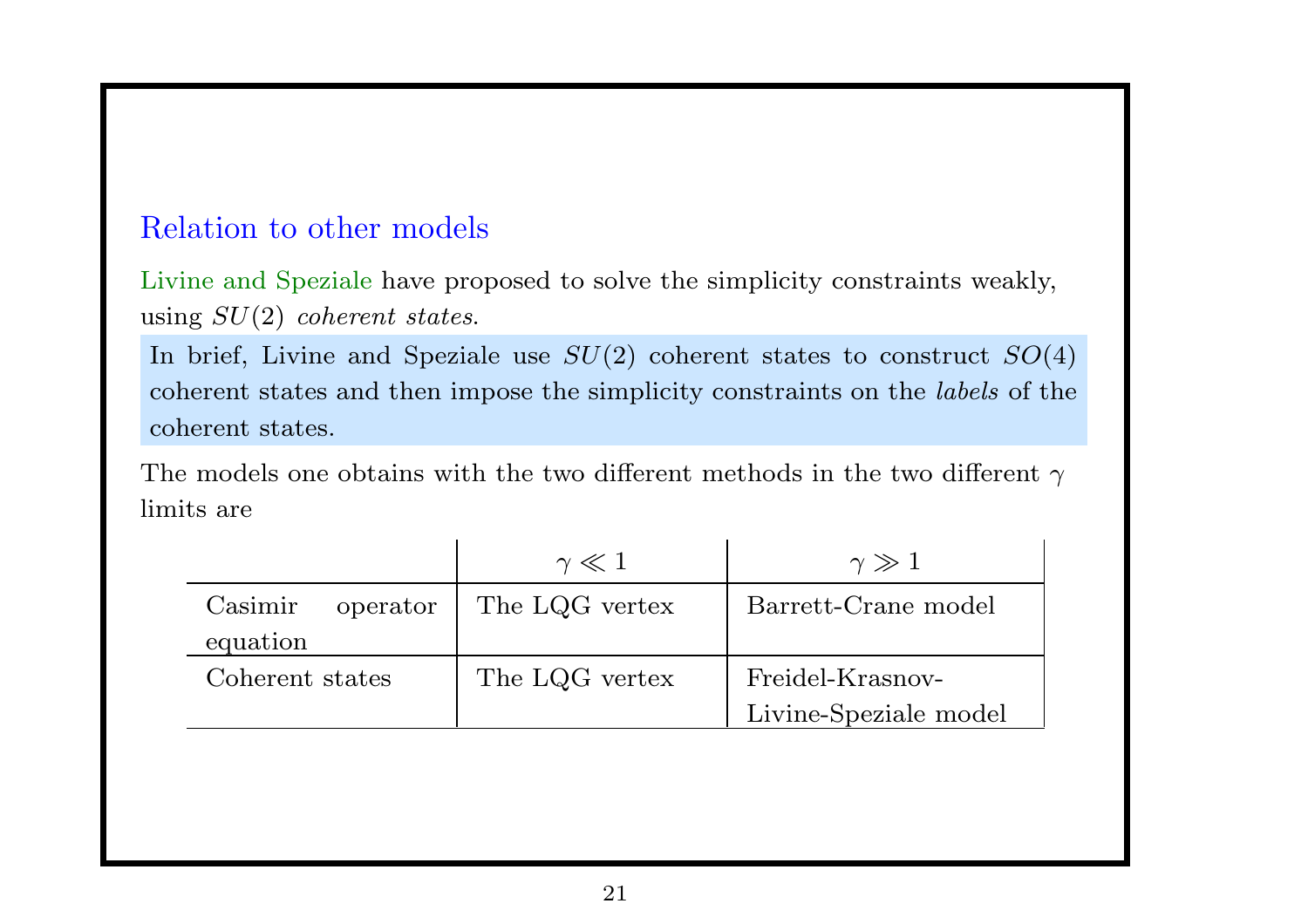### **Conclusions** Summary of key points

Regarding the LQG vertex spin-foam model:

- 1. Off-diagonal simplicity constraints are second class: therefore they have been imposed weakly. Intertwiner degrees of freedom freed.
- 2. New intertwiner degrees of freedom may solve problem with the graviton propagator.
- 3. Only spin-foam model so far with boundary states/3-slice states matching those of LQG.
- 4. Alternative way to derive the model using coherent states, as proposed by Livine and Speziale.
- 5. Can perhaps be viewed as corresponding to  $\gamma \ll 1$ .

Possible danger:  $\gamma \ll 1$  may indicate risk of falling into topological sector.

On the other hand, for FKLS model: The relation to LQG is not clear.

In short, we are only beginning to understand these alternatives to the BC model — and the most important test, calculating the graviton propagator, has not yet been done.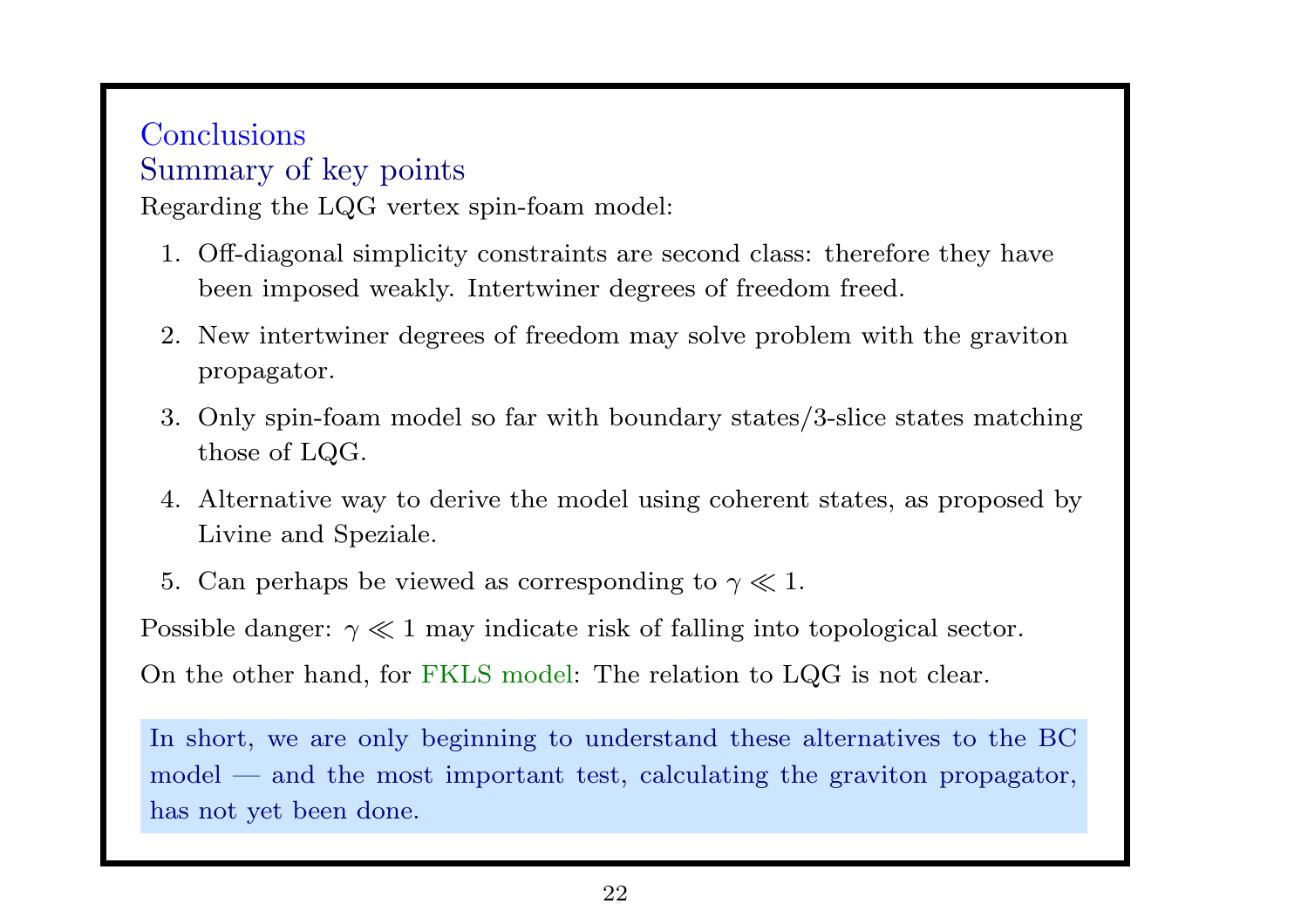For both the LQG-vertex model, and the FKLS model, <sup>a</sup> GFT formulation has been found (Freidel and Krasnov). However, there are

## Many more tasks/questions

- 1. Intermediate (i.e., finite and non-negligible)  $\gamma$ ? (FK <sup>g</sup>ive <sup>a</sup> view on this, and <sup>a</sup> corresponding proposal.)
- 2. More than 4-valent nodes?
- 3. Lorenztian formulation of the present model?
- 4. Finite amplitude result for these new models, for fixed triangulation?
- 5. Graviton propagator from these new models?